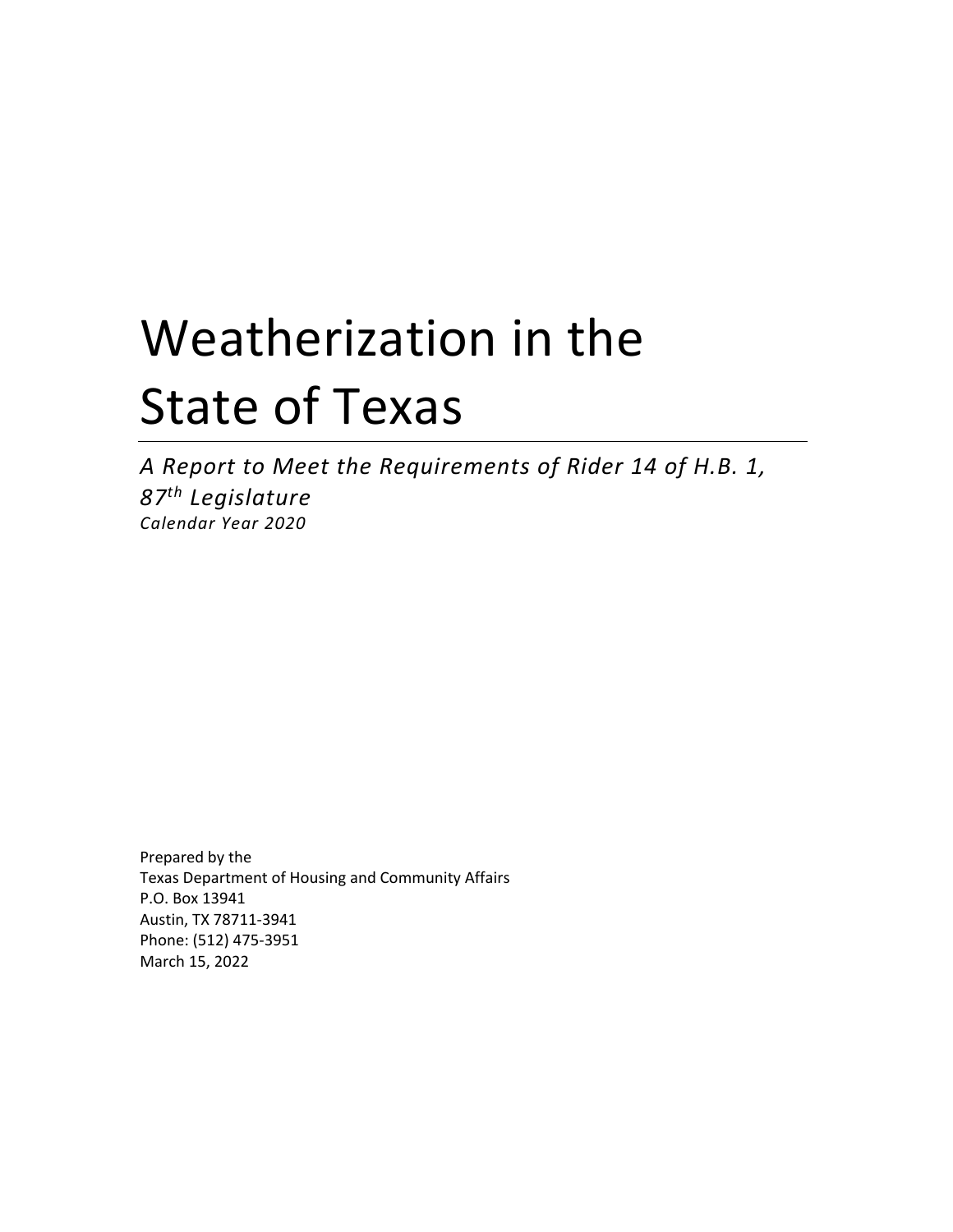# **Table of Contents**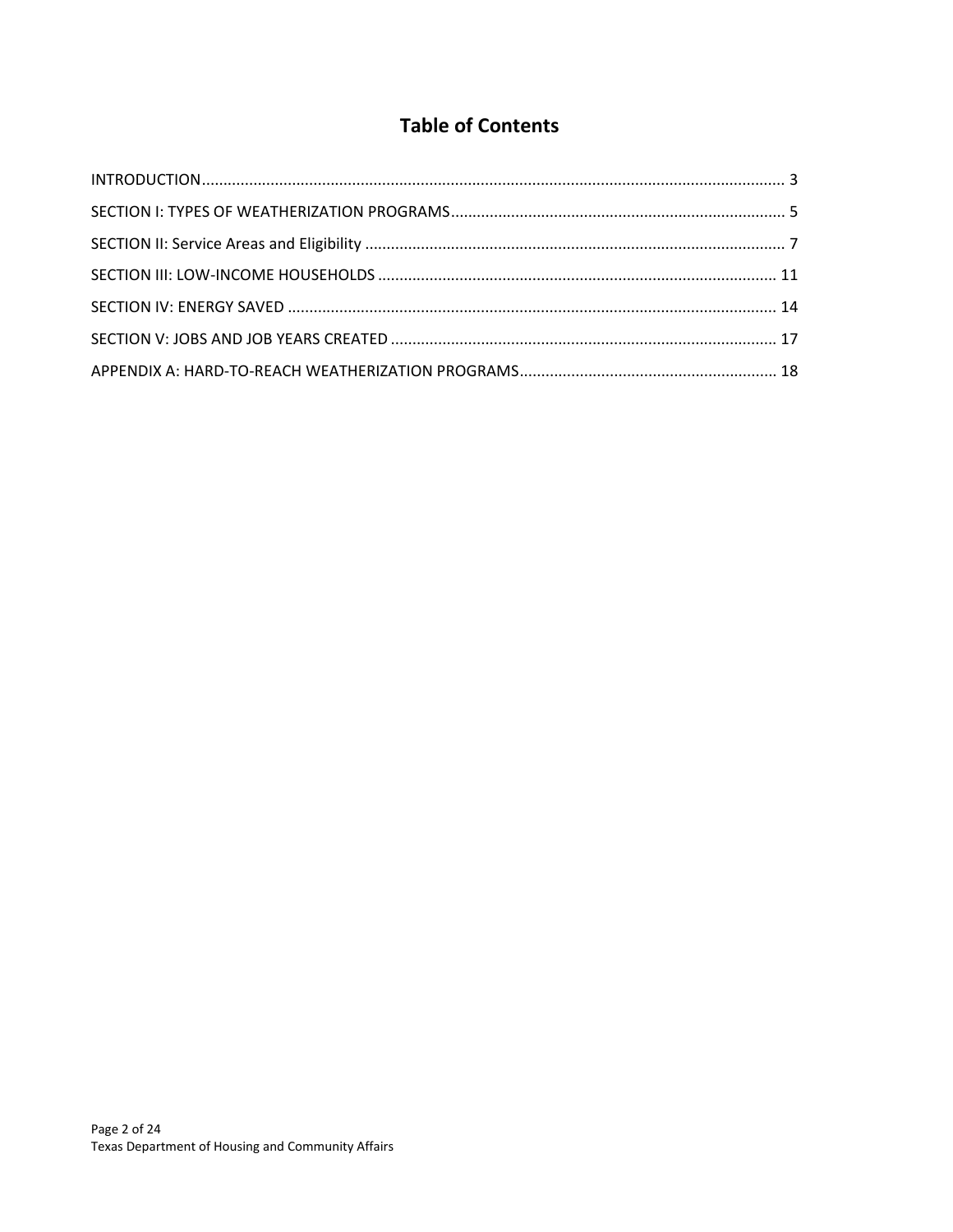# <span id="page-2-0"></span>**INTRODUCTION**

The 87th Texas Legislature included Rider 14 as part of the General Appropriations. Rider 14 charges the Texas Department of Housing and Community Affairs (TDHCA or the Department) with the responsibility to report on weatherization efforts for the State of Texas. Rider 14 states:

*"Reporting on Weatherization Efforts. As part of its efforts to help low-income Texans eligible for weatherization to conserve energy and lower bills, Texas Department of Housing and Community Affairs (TDHCA) shall use funds appropriated above to coordinate with investor-owned utilities, from which TDHCA receives funds, and that offer energy efficiency programs for Texans meeting low-income eligibility criteria to make sure the monies available for low-income energy efficiency programs spent both through the agency and through utility programs are effectively and adequately spent. The TDHCA shall use funds appropriated above to produce an annual report with information about the number of low-income household benefiting from energy efficiency monies through state, federal and utility-funded programs, the total amount of federal, utility and state funds expended on the programs, the average amount spent per unit weatherized in each program, as well as the peak electricity demand reduction, the amount overall electric energy saved, the amount of money saved and the number of job and job years created. A copy of the annual report shall be delivered to the Lieutenant Governor, Speaker and Governor, as well as made available on TDHCA's website by March 15th of 2022 and March 15th of 2023."*

In 1991, the 72nd Texas Legislature created TDHCA, giving it the programs from the former Department of Community Affairs, one of which was the Weatherization Assistance Program (WAP) funded by the U.S. Department of Energy (DOE). In 1992, the Low Income Home Energy Assistance Program (LIHEAP) was transferred from the Texas Department of Human Services to TDHCA. LIHEAP funds added to the existing WAP funds administered by TDHCA. For nearly 30 years, TDHCA has been conducting weatherization for low-income households throughout the State of Texas.

The benefits of weatherization have been under study for many years. A report from Oak Ridge National Laboratory, a contracted independent laboratory for the DOE, found that weatherization generated benefits for ratepayers, households, and society as a whole. The *Weatherization Works – Summary of Findings from the Retrospective Evaluation of the U.S. Department of Energy's Weatherization Assistance Program* report published in 2014 found that low-income households that received weatherization benefited from improved affordability of their place of residence by reduced utility costs and benefited from safety and health improvements, including fewer fires and fewer illnesses. In addition, the Oak Ridge report found that weatherization typically lowered costs for utility companies as a result of the reduced rate of nonpayment and costs associated with collections for nonpayment and fewer needs for service provision, such as emergency service calls. These savings to utility companies tend to be passed on to ratepayers. Finally, weatherization creates societal benefits such as reduced emissions because of reduced energy usage and reduced unemployment as a result of the weatherization program.[1](#page-2-1)

This report describes the efforts and estimates the effects of the State of Texas' weatherization program and similar programs offered by the utility companies in 2020 that provide weatherization services, as stipulated by Texas Utilities Code §39.905. The Department does not regulate these utility companies; information is based

 $\overline{a}$ 

<span id="page-2-1"></span><sup>&</sup>lt;sup>1</sup> Weatherization Works - Summary of Findings from the Retrospective Evaluation of the U.S. Department of Energy's Weatherization Assistance Program, September 2014. Publication no. ORNL/TM-2014-338. < https://www.energy.gov/sites/prod/files/2015/09/f26/weatherization-works-retrospective-evaluation.pdf>.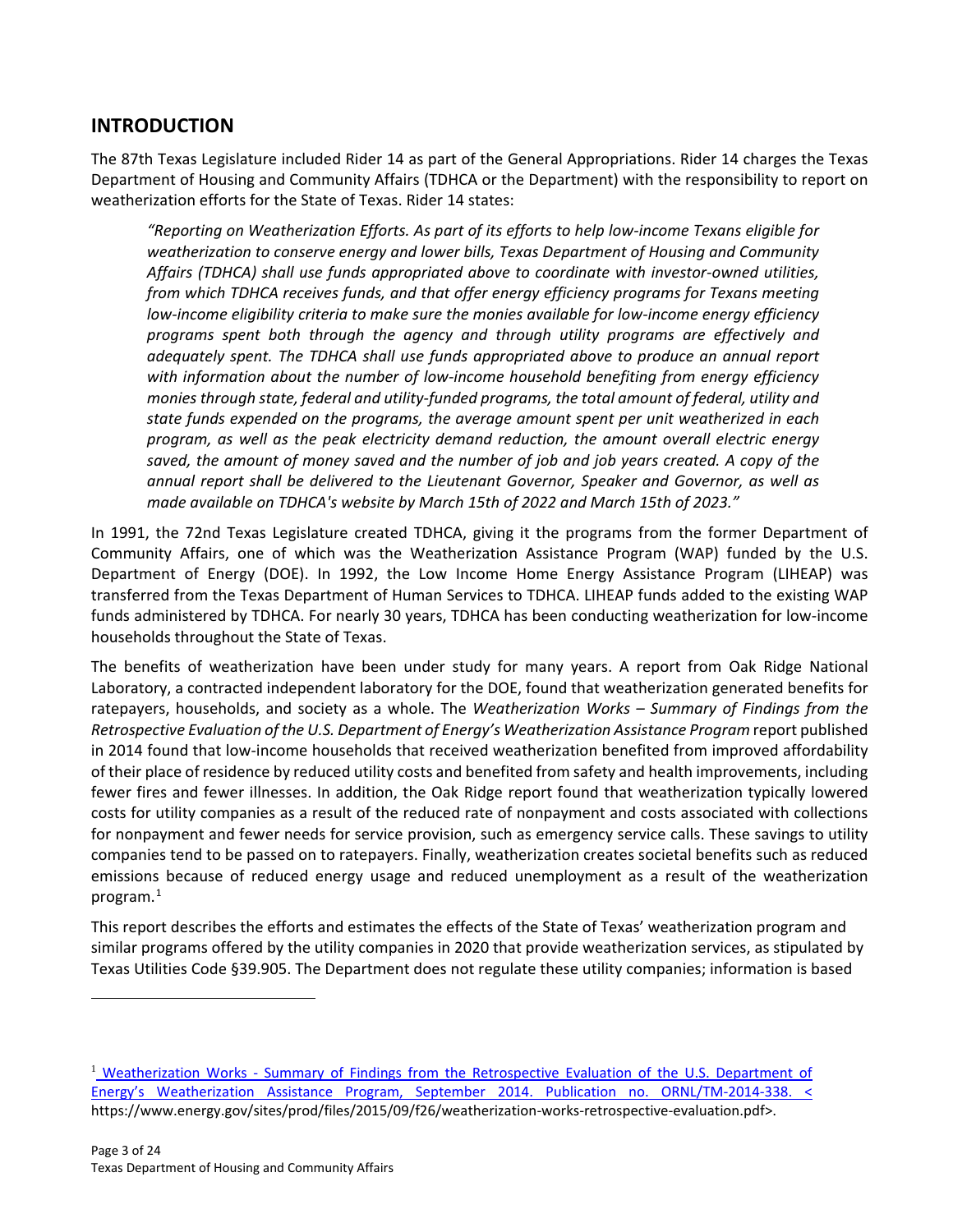on what utility companies filed with the Public Utility Commission of Texas (PUCT). Estimates on cost savings were compiled based on these filings.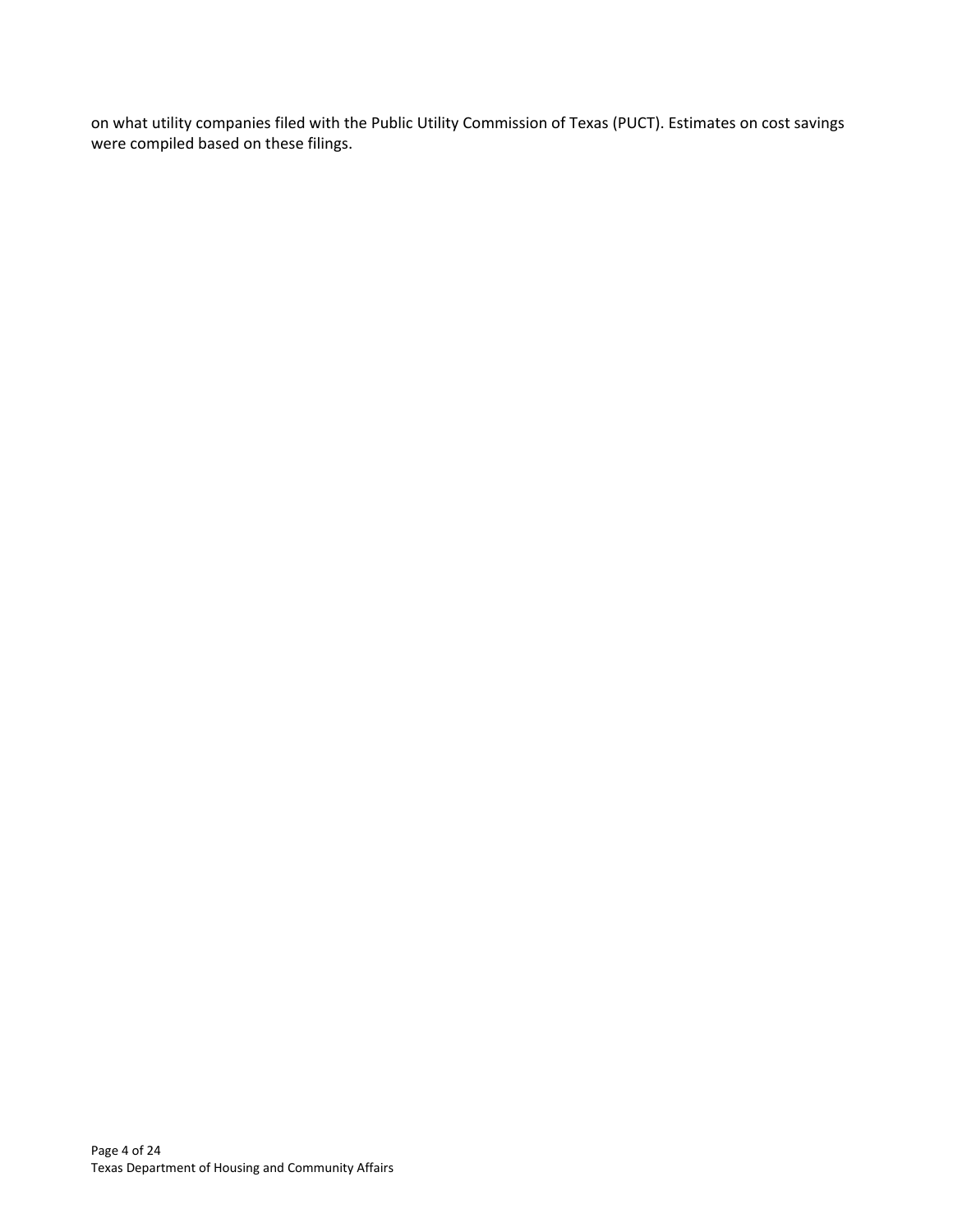# <span id="page-4-0"></span>**SECTION I: TYPES OF WEATHERIZATION PROGRAMS**

# **State Weatherization Programs**

There are no state-funded residential weatherization programs in Texas applicable to this reporting requirement.

## **Federally-funded Weatherization Programs**

The Texas Department of Housing and Community Affairs (TDHCA) administers a residential Weatherization Assistance Program (WAP) which is funded by the U.S. Department of Energy (DOE) and by the U.S. Health and Human Services (USHHS) through its Low Income Home Energy Assistance Program (LIHEAP). These federally funded programs are administered through TDHCA's Community Affairs Division.

TDHCA administers WAP through a network of Subrecipients. WAP allocates funding to serve all 254 counties to help households control energy costs through the installation of weatherization measures and energy conservation education. The Subrecipients consist of Community Action Agencies (CAAs), nonprofit entities, and units of local government.

The DOE WAP and LIHEAP WAP Program Year (PY) runs from January to December. During PY 2020, the targeted beneficiaries of DOE WAP in Texas were households with an income at or below 200 percent of Federal Poverty Guidelines with priority given to the elderly; persons with disabilities; families with young children; households with the highest energy costs or needs in relation to income (highest home energy burden); and households with high energy consumption. Household income eligibility was 150 percent of the Federal Poverty Guidelines for LIHEAP WAP and has the same priority populations as DOE WAP.

The summary information regarding the performance of the WAP network is as of the date indicated. It reflects performance of the network as a whole. Although not specifically identified in that high level data, it is noted that from time to time one or more members of that network might have encountered compliance issues, failed to expend funds fully, relinquished their program, or have had one or more contracts terminated. The Department monitors all WAP providers to ensure compliant usage of these resources.

# **Utility-Funded Low-Income Energy Efficiency Programs**

The 79th Texas Legislature passed SB 712 requiring unbundled transmission and distribution utilities (TDUs) to provide funds for a targeted low-income energy efficiency program as described under Texas Utilities Code §39.905, if funding for such programs is not provided through the System Benefit Fund.<sup>[2](#page-4-1)</sup> TDUs may contract with nonprofit or for-profit energy efficiency service providers to administer these programs. As required by statute, these targeted programs are to be coordinated with TDHCA's existing weatherization programs and therefore are included in the Rider 14 report.

For the purposes of this report, only the utility-funded weatherization programs provided to low-income customers will be included. These low-income customers are usually served under the category called "hard-to-reach

 $\overline{a}$ 

<span id="page-4-1"></span><sup>2</sup> Texas Utilities Code **§**39.201 established a System Benefit Fund (SBF) to be funded by utilities at a rate determined by the PUCT. The SBF can be used, according to **§**39.903, to fund programs to assist low-income electric customers. The SBF is not active. Historical SBF balances were eliminated as required under House Bill (HB) 7, 83<sup>rd</sup> Legislature, Regular Session and HB 1101, 84<sup>th</sup> Legislature, Regular Session.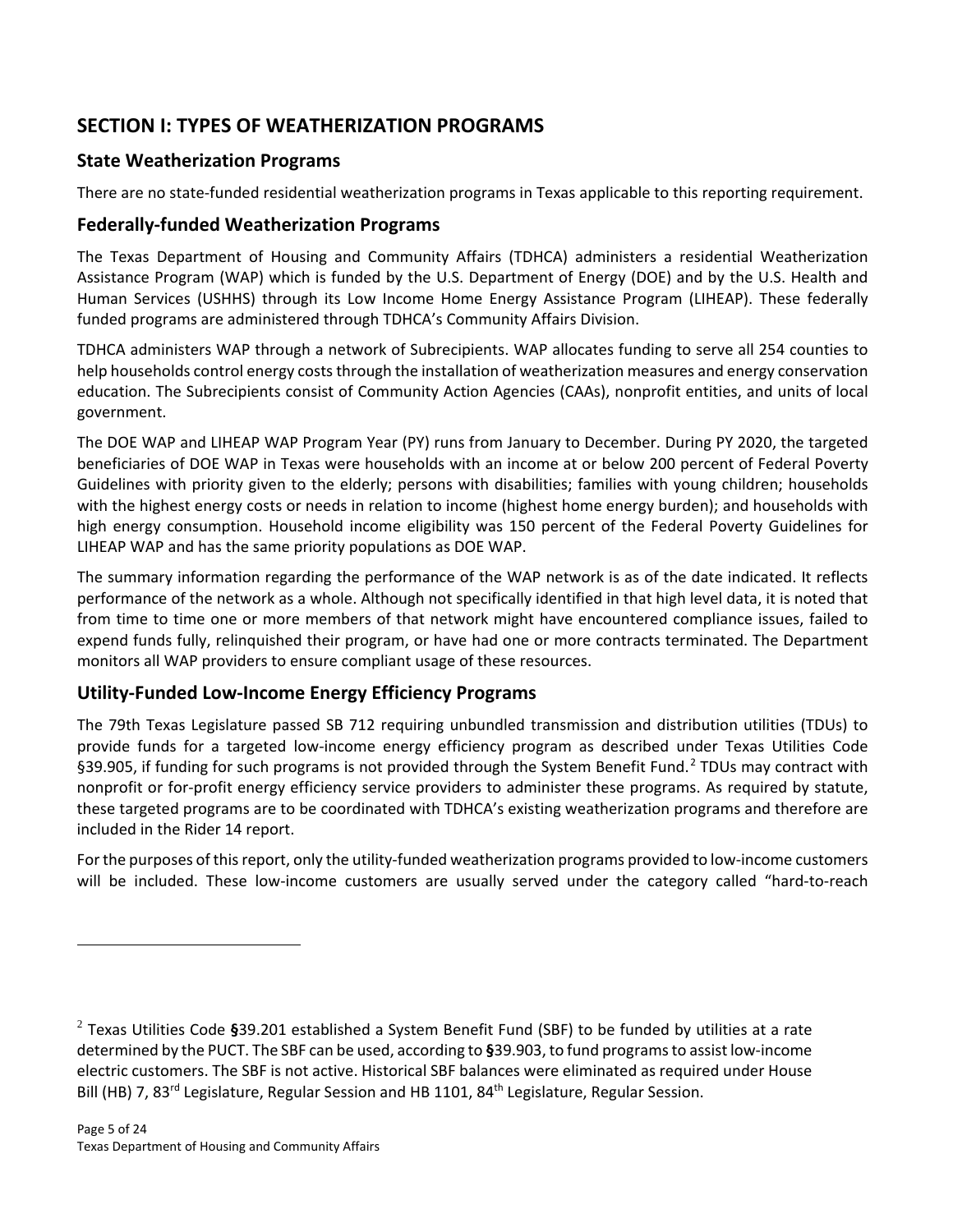programs." A list of the weatherization hard-to-reach programs is in Appendix A, taken from the energy efficiency plans and reports filed in 2020 with the PUCT.

The eight utilities that provide funding under Texas Utilities Code §39.905 requirements are as follows:

- 1. AEP Texas Inc.
- 2. CenterPoint Energy Houston Electric, LLC
- 3. El Paso Electric Company
- 4. Entergy Texas, Inc.
- 5. Oncor Electric Delivery Company LLC
- 6. Southwestern Electric Power Company
- 7. Southwestern Public Service Company
- 8. Texas-New Mexico Power Company

AEP Texas reports their efficiency plans under both the AEP Texas Inc. Central Division and AEP North Division. These two divisions are reported as one combined entity AEP Texas.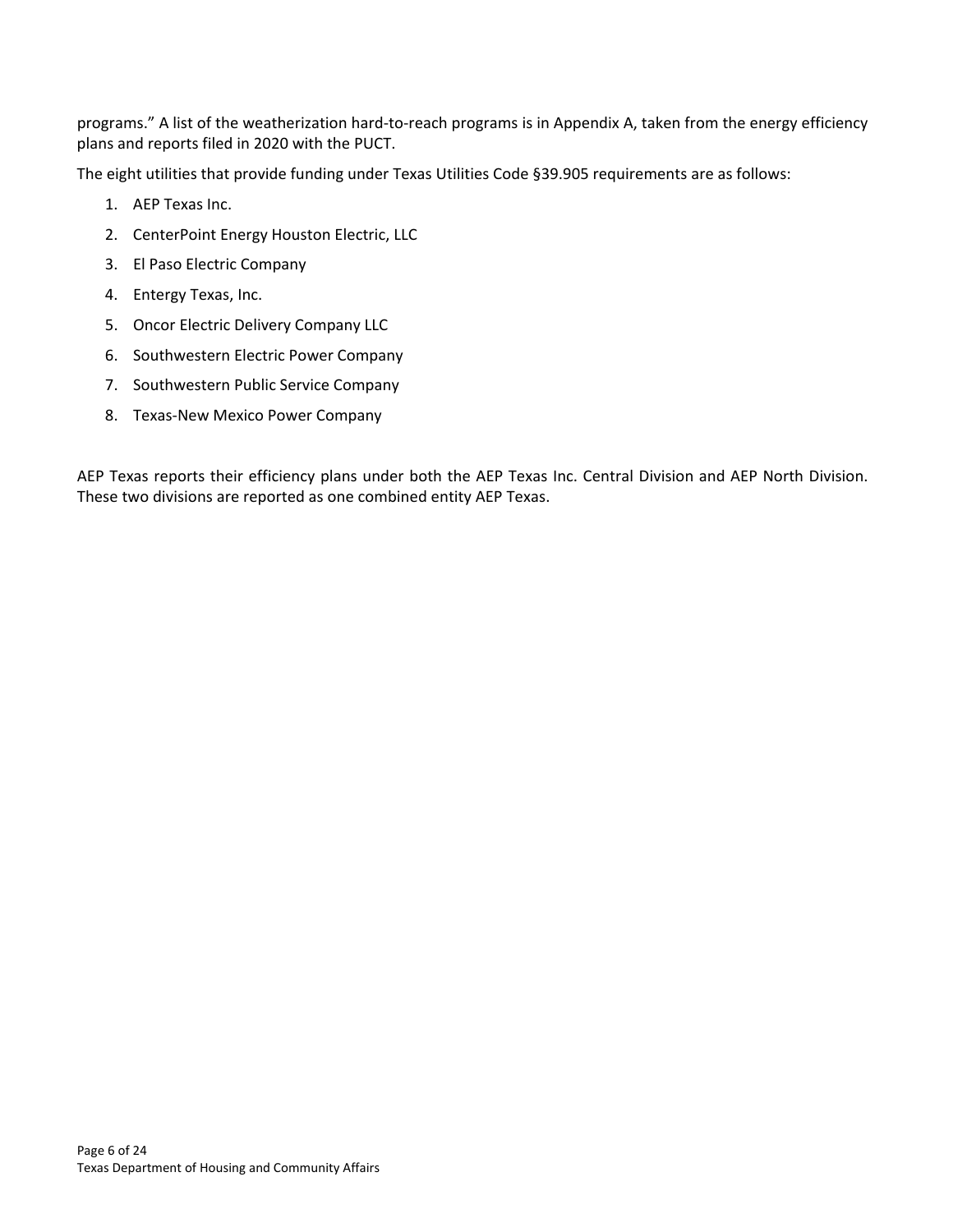# <span id="page-6-0"></span>**SECTION II: Service Areas and Eligibility**

## **Federally Funded Weatherization**

The most complete data available for this report is for calendar year (CY) 2020 (January 1, 2020 to December 31, 2020). See table below.

|  |  | Table 1: Service Areas of TDHCA WAP Subrecipient Contractors, CY 2020 |  |  |
|--|--|-----------------------------------------------------------------------|--|--|
|  |  |                                                                       |  |  |

| <b>TDHCA WAP Contractor</b>                                     | <b>WAP Counties Served</b>                                                                                                                  |
|-----------------------------------------------------------------|---------------------------------------------------------------------------------------------------------------------------------------------|
| Alamo Area Council of Governments                               | Atascosa, Bandera, Bexar, Comal, Frio, Gillespie, Guadalupe,<br>Karnes, Kendall, Kerr, Medina, Wilson                                       |
| <b>Baker Ripley</b>                                             | <b>Harris</b>                                                                                                                               |
| Big Bend Community Action Committee,<br>Inc.                    | Brewster, Crane, Culberson, Hudspeth, Jeff Davis, Pecos, Presidio,<br>Terrell                                                               |
| Brazos Valley Community Action Agency,<br>Inc.                  | Brazos, Burleson, Grimes, Leon, Madison, Montgomery, Robertson,<br>Walker, Waller, Washington                                               |
| City of Fort Worth                                              | Tarrant                                                                                                                                     |
| Combined Community Action, Inc.                                 | Austin, Bastrop, Blanco, Caldwell, Colorado, Fayette, Fort Bend,<br>Hays, Lee                                                               |
| Community Action Committee of Victoria,<br>Texas                | Aransas, Bee, Brazoria, Calhoun, DeWitt, Goliad, Gonzales, Jackson,<br>Lavaca, Live Oak, Matagorda, McMullen, Refugio, Victoria,<br>Wharton |
| Community Action Corporation of South<br>Texas                  | Brooks, Cameron, Duval, Hidalgo, Jim Hogg, Jim Wells, Kenedy,<br>Kleberg, San Patricio, Starr, Webb, Willacy, Zapata                        |
| Community Council of South Central Texas,<br>Inc.               | Dimmit, Edwards, Kinney, LaSalle, Maverick, Real, Uvalde, Val<br>Verde, Zavala                                                              |
| Concho Valley Community Action Agency                           | Coke, Coleman, Concho, Crockett, Irion, Kimble, McCulloch,<br>Menard, Reagan, Runnels, Schleicher, Sterling, Sutton, Tom Green              |
| Dallas County Department of Health and<br><b>Human Services</b> | Dallas                                                                                                                                      |
| Economic Opportunities Advancement<br>Corporation of PR XI      | Bosque, Ellis, Falls, Freestone, Hill, Johnson, Limestone, McLennan,<br>Navarro                                                             |
| El Paso Community Action Program,<br>Project Bravo, Inc.        | El Paso                                                                                                                                     |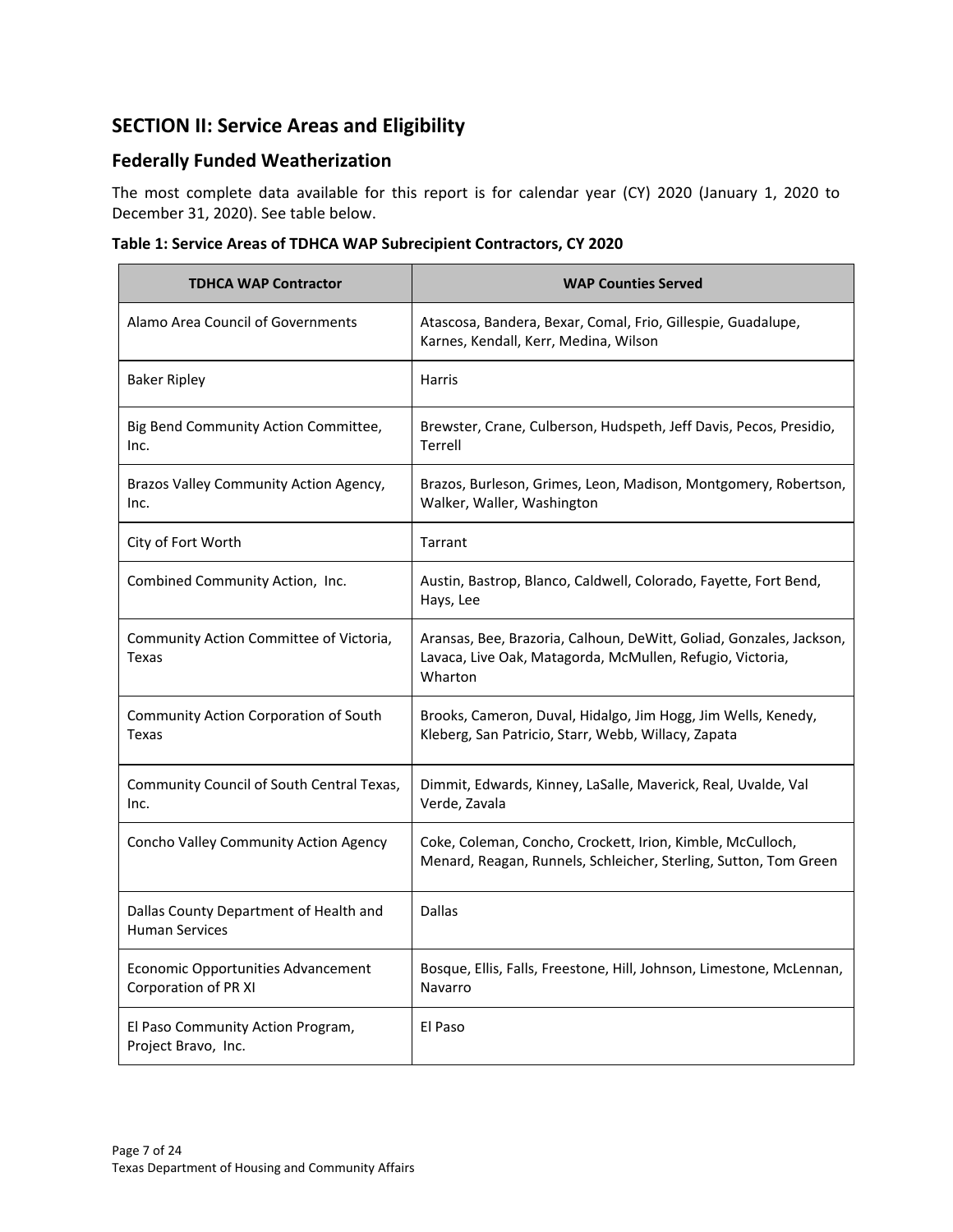| <b>TDHCA WAP Contractor</b>                                    | <b>WAP Counties Served</b>                                                                                                                                                                                                                                                                   |
|----------------------------------------------------------------|----------------------------------------------------------------------------------------------------------------------------------------------------------------------------------------------------------------------------------------------------------------------------------------------|
| <b>Greater East Texas Community Action</b><br>Program (GETCAP) | Anderson, Angelina, Chambers, Cherokee, Galveston, Gregg,<br>Hardin, Harrison, Henderson, Houston, Jasper, Jefferson, Kaufman,<br>Liberty, Nacogdoches, Newton, Orange, Panola, Polk, Rusk, Sabine,<br>San Augustine, San Jacinto, Shelby, Smith, Trinity, Tyler, Upshur,<br>Van Zandt, Wood |
| Hill Country Community Action Association,<br>Inc.             | Bell, Burnet, Coryell, Erath, Hamilton, Lampasas, Llano, Mason,<br>Milam, Mills, San Saba, Somervell, Williamson                                                                                                                                                                             |
| <b>Nueces County Community Action Agency</b>                   | <b>Nueces</b>                                                                                                                                                                                                                                                                                |
| <b>Panhandle Community Services</b>                            | Armstrong, Briscoe, Carson, Castro, Childress, Collingsworth,<br>Dallam, Deaf Smith, Donley, Gray, Hall, Hansford, Hartley,<br>Hemphill, Hutchinson, Lipscomb, Moore, Ochiltree, Oldham,<br>Parmer, Potter, Randall, Roberts, Sherman, Swisher, Wheeler                                      |
| Rolling Plains Management Corporation                          | Archer, Baylor, Brown, Callahan, Clay, Comanche, Cottle, Eastland,<br>Foard, Hardeman, Haskell, Hood, Jack, Jones, Kent, Knox,<br>Montague, Palo Pinto, Parker, Shackelford, Stephens, Stonewall,<br>Taylor, Throckmorton, Wichita, Wilbarger, Wise, Young                                   |
| South Plains Community Action<br>Association, Inc.             | Bailey, Cochran, Crosby, Dickens, Floyd, Garza, Hale, Hockley, King,<br>Lamb, Lubbock, Lynn, Motley, Terry, Yoakum                                                                                                                                                                           |
| <b>Texoma Council of Governments</b>                           | Bowie, Camp, Cass, Collin, Cooke, Delta, Denton, Fannin, Franklin,<br>Grayson, Hopkins, Hunt, Lamar, Marion, Morris, Rains, Red River,<br>Rockwall, Titus                                                                                                                                    |
| <b>Travis County</b>                                           | <b>Travis</b>                                                                                                                                                                                                                                                                                |
| West Texas Opportunities, Inc.                                 | Andrews, Borden, Dawson, Ector, Fisher, Gaines, Glasscock,<br>Howard, Loving, Martin, Midland, Mitchell, Nolan, Reeves, Scurry,<br>Upton, Ward, Winkler                                                                                                                                      |

Data for federal programs included in this report is from TDHCA's WAP. See the chart below for program specific eligibility guidelines. Each dwelling unit weatherized will count as a "household."

## **Table 2: TDHCA WAP Eligibility Guidelines**

| Program    | <b>CY 2020</b> |
|------------|----------------|
| DOE WAP    | 200%           |
| LIHEAP WAP | 150%           |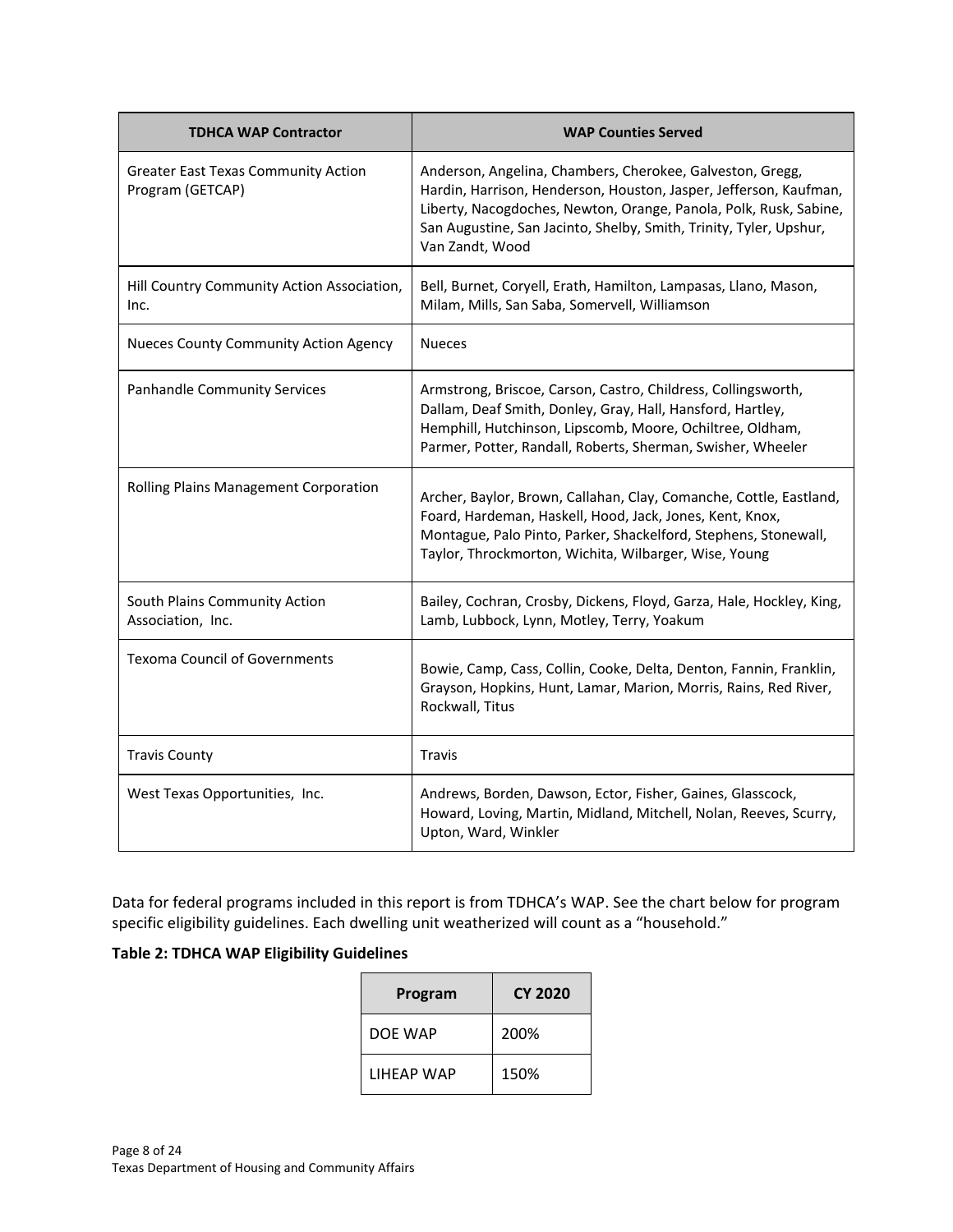## **Utility-Funded Weatherization**

Data for the utilities that participate in Texas Utilities Code §39.905 are compiled from energy efficiency plans and reports filed with the PUCT in 2021 for 2020 data. The following table shows the utilities and their hard-to-reach service areas.

| Table 3: Hard-to-reach/Low-Income Weatherization Service Areas of Utilities Participating in Texas |  |  |  |  |
|----------------------------------------------------------------------------------------------------|--|--|--|--|
| Utilities Code §39.905                                                                             |  |  |  |  |

| <b>Utility</b>                         | <b>Counties Served</b>                                                                                                                                                                                                                                                                                                                                 |
|----------------------------------------|--------------------------------------------------------------------------------------------------------------------------------------------------------------------------------------------------------------------------------------------------------------------------------------------------------------------------------------------------------|
| AEP Texas Inc.                         | Aransas, Brewster, Briscoe, Brooks, Callahan, Cameron, Childress, Cottle,<br>Crockett, Dimmit, Hall, Hardeman, Hidalgo, Irion, Jones, Kinney, Kleberg,<br>LaSalle, Live Oak, Matagorda, Maverick, Motley, Nueces, Presidio, Reagan,<br>Reeves, Runnels, San Patricio, Starr, Taylor, Tom Green, Upton, Val Verde,<br>Victoria, Webb, Wilbarger, Zavala |
| CenterPoint Energy                     | Brazoria, Fort Bend, Harris,                                                                                                                                                                                                                                                                                                                           |
| El Paso Electric Company               | Culberson, El Paso, Hudspeth                                                                                                                                                                                                                                                                                                                           |
| Entergy Texas, Inc.                    | Brazos, Chambers, Galveston, Grimes, Hardin, Jefferson, Liberty, Madison,<br>Montgomery, Orange, San Jacinto, Trinity, Walker                                                                                                                                                                                                                          |
| Oncor Electric Delivery Company        | Anderson, Archer, Bell, Cherokee, Collin, Cooke, Coryell, Dallas, Dawson,<br>Denton, Ector, Ellis, Falls, Fannin, Grayson, Hill, Hopkins, Howard, Lamar,<br>Lampassas, Martin, McLennan, Midland, Milam, Mitchell, Nacogdoches,<br>Navarro, Nolan, Parker, Red River, Rockwall, Scurry, Smith, Stephens, Tarrant,<br>Wichita, Williamson               |
| Southwestern Electric Power<br>Company | Bowie, Camp, Cass, Franklin, Gregg, Hall, Harrison, Panola, Rusk, Titus,<br>Upshur, Van Zandt, Wood                                                                                                                                                                                                                                                    |
| Southwestern Public Service<br>Company | Armstrong, Bailey, Castro, Cochran, Crosby, Deaf Smith, Gaines, Garza, Gray,<br>Hale, Hockley, Hutchinson, Lamb, Lubbock, Moore, Parmer, Potter, Randall                                                                                                                                                                                               |
| Texas - New Mexico Power<br>Company    | Archer, Bosque, Brazoria, Clay, Comanche, Cooke, Coryell, Denton, Fannin,<br>Galveston, Grayson, Hamilton, Hill, Hunt, Montague, Rains, Reeves, Terrell,<br>Titus, Ward, Winkler, Young                                                                                                                                                                |

#### Note: Table 3 only lists counties

A customer participating in hard-to-reach weatherization programs offered by the utility will count as a "household." The hard-to-reach designation denotes customers who are in the 200 percent Federal Poverty Guidelines income category and below. See table below for household income eligibility.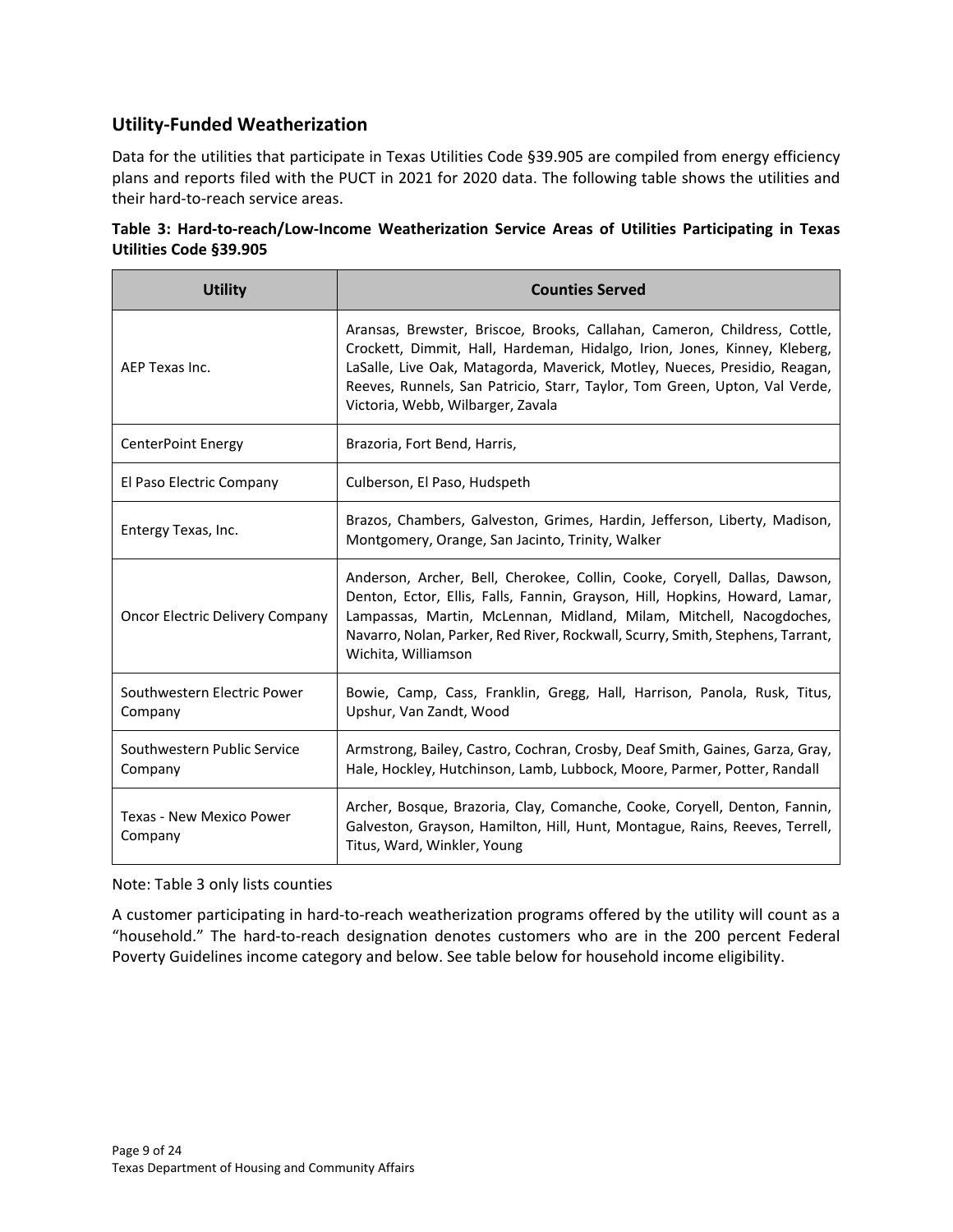**Table 4: Household Income Eligibility of Utilities Participating in Texas Utilities Code §39.905, CY 2020**

| <b>Utility</b>                                                                                 | Program                                                        | % of Federal<br><b>Poverty Guidelines</b><br>for Household<br>Eligibility |
|------------------------------------------------------------------------------------------------|----------------------------------------------------------------|---------------------------------------------------------------------------|
| AEP Texas Inc.                                                                                 | Hard-to-Reach Standard Offer Program                           | 200%                                                                      |
| AEP Texas Inc.                                                                                 | Targeted Low-Income Energy Efficiency Program                  | 200%                                                                      |
| CenterPoint Energy                                                                             | Hard-To-Reach Standard Offer Program                           | 200%                                                                      |
| CenterPoint Energy                                                                             | Targeted Low-income Market Transformation<br>Program           | 200%                                                                      |
| CenterPoint Energy                                                                             | Multi-Family Market Transformation Program<br>200%<br>$(MTP)*$ |                                                                           |
| El Paso Electric Company                                                                       | <b>Hard-to-Reach Solutions</b>                                 | 200%                                                                      |
| Entergy                                                                                        | Hard To Reach Standard Offer Program                           | 200%                                                                      |
| <b>Oncor Electric Delivery</b>                                                                 | Hard-to-Reach Standard Offer Program                           | 200%                                                                      |
| Targeted Weatherization Low-Income Standard Offer<br><b>Oncor Electric Delivery</b><br>Program |                                                                | 200%                                                                      |
| Southwestern Electric Power<br>Company                                                         | Hard To Reach Standard Offer Program                           | 200%                                                                      |
| Southwestern Public Service                                                                    | Hard-To-Reach Standard Offer Program                           | 200%                                                                      |
| Southwestern Public Service                                                                    | Low-Income Weatherization                                      | 200%                                                                      |
| <b>Texas - New Mexico Power</b><br>Company                                                     | Hard-To-Reach Standard Offer Program                           | 200%                                                                      |
| Texas - New Mexico Power<br>Company                                                            | Low Income Weatherization                                      | 200%                                                                      |

\*The Multi-Family MTP is targeted at both the residential market and the hard-to-reach market.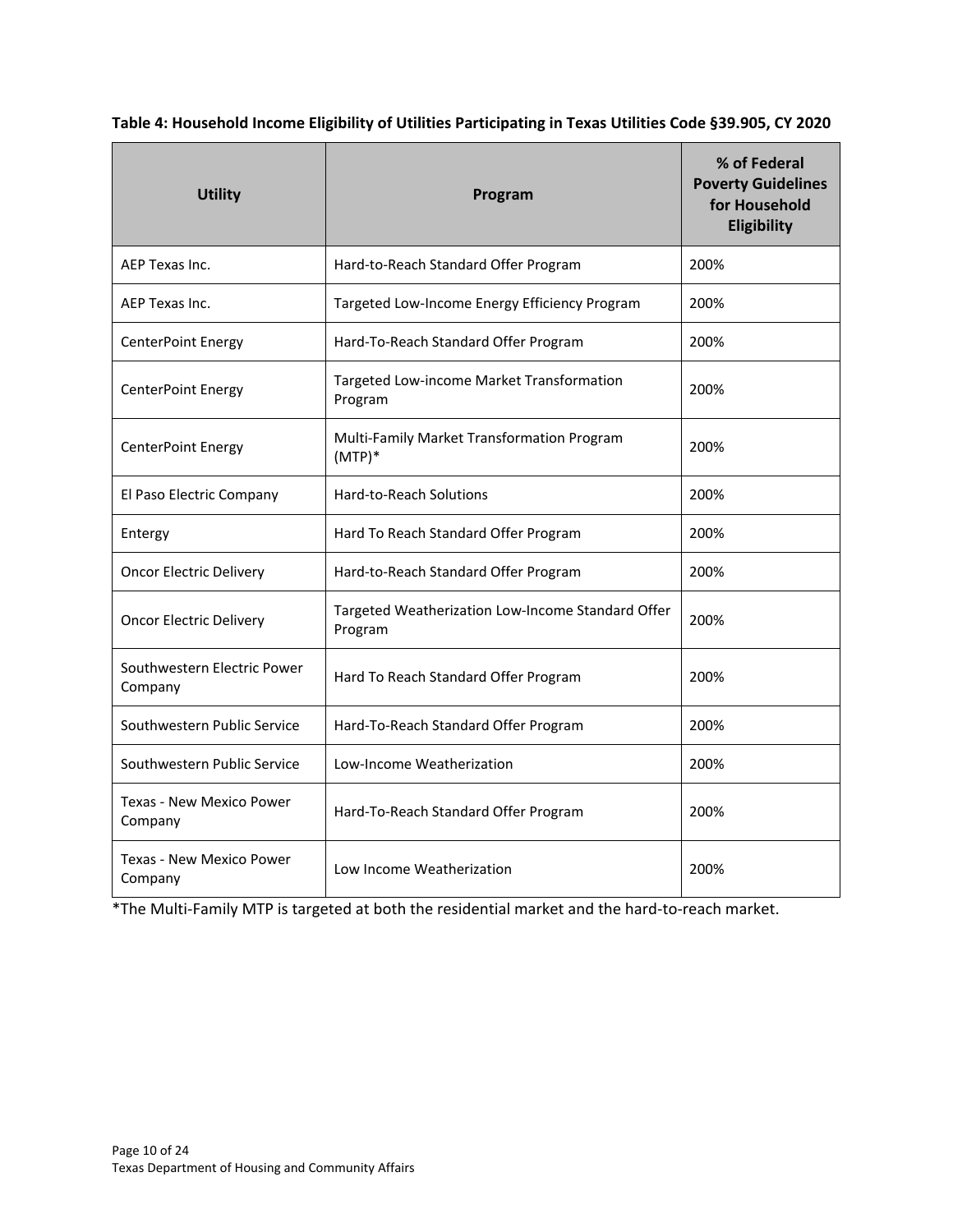# <span id="page-10-0"></span>**SECTION III: LOW-INCOME HOUSEHOLDS**

## **Federally-Funded Weatherization**

In 2020, 2,615 low-income households benefited from weatherization to their dwelling unit through TDHCA's WAP program which includes DOE WAP and LIHEAP WAP. The distribution of low-income households served in CY 2020 among the WAP subrecipient contractors can be seen in the following table; some households may have received assistance from both programs.

| <b>Entity</b>                                           | <b>DOE</b><br><b>Total</b> | <b>LIHEAP</b><br><b>Total</b> |
|---------------------------------------------------------|----------------------------|-------------------------------|
| Alamo Area Council of Governments                       | 18                         | 226                           |
| <b>Baker Ripley</b>                                     | 72                         | 266                           |
| Big Bend Community Action Committee, Inc.               | 3                          | 9                             |
| Brazos Valley Community Action Agency, Inc.             | 9                          | 49                            |
| City of Fort Worth                                      | 23                         | 155                           |
| Combined Community Action, Inc.                         | 9                          | 62                            |
| Community Action Committee of Victoria, Texas           | 10                         | 29                            |
| Community Action Corporation of South Texas             | 52                         | 285                           |
| Community Council of South Central Texas, Inc.          | 19                         | 54                            |
| Concho Valley Community Action Agency                   | 7                          | 30                            |
| Dallas County Department of Health and Human Services   | 42                         | 185                           |
| Economic Opportunities Advancement Corporation of PR XI | 9                          | 63                            |
| El Paso Community Action Program, Project Bravo, Inc.   | 21                         | 73                            |
| Greater East Texas Community Action Program (GETCAP)    | 43                         | 209                           |
| Hill Country Community Action Association, Inc.         | 14                         | 61                            |
| <b>Nueces County Community Action Agency</b>            | 3                          | 29                            |
| <b>Panhandle Community Services</b>                     | 13                         | 31                            |
| Rolling Plains Management Corporation                   | 2                          | 89                            |
| South Plains Community Action Association, Inc.         | 8                          | 30                            |

**Table 5: Dwellings Weatherized through TDHCA's WAP in CY 2020**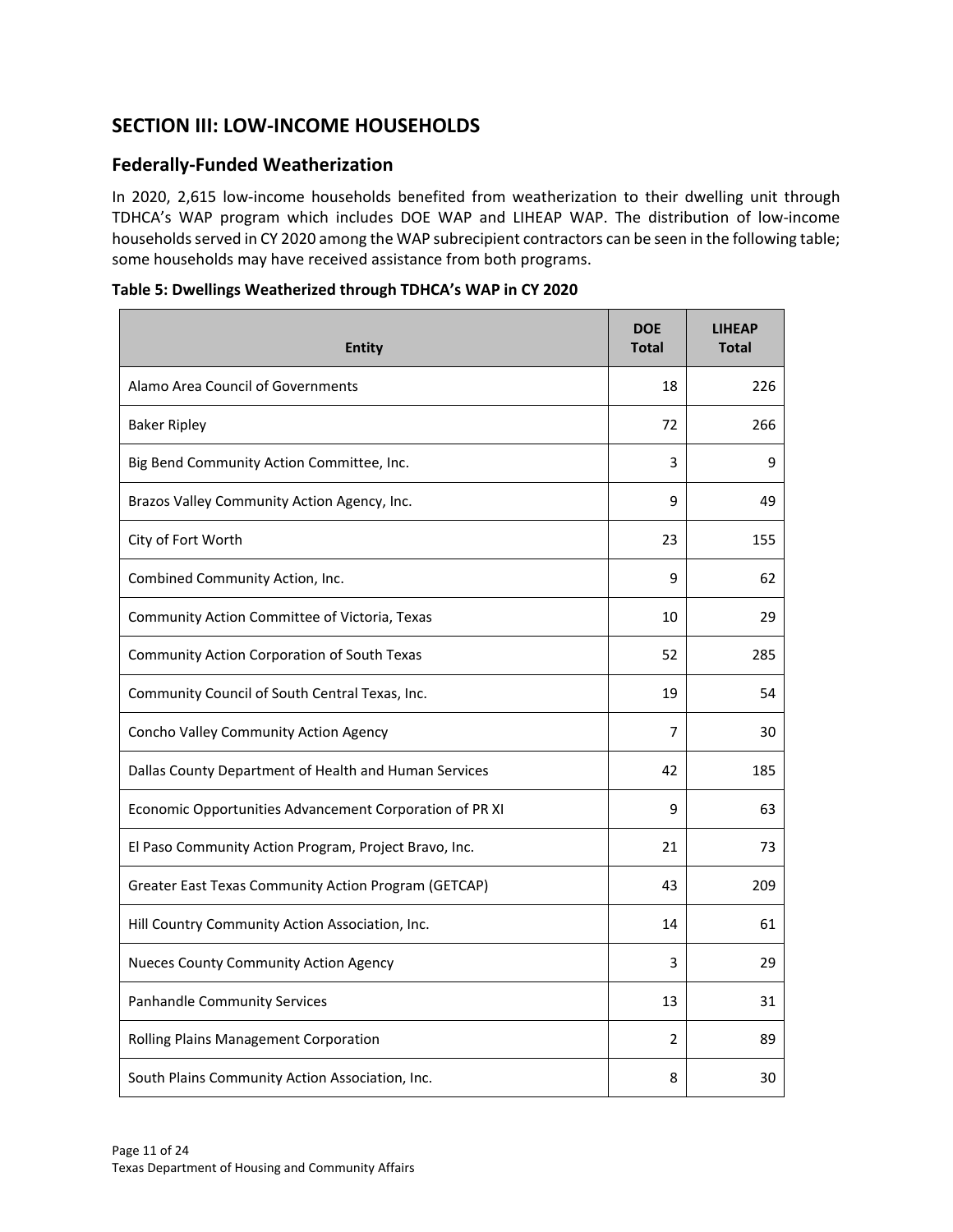| <b>Entity</b>                        | <b>DOE</b><br><b>Total</b> | <b>LIHEAP</b><br><b>Total</b> |
|--------------------------------------|----------------------------|-------------------------------|
| <b>Texoma Council of Governments</b> | 43                         | 137                           |
| <b>Travis County</b>                 | 4                          | 75                            |
| West Texas Opportunities, Inc.       | 23                         | 21                            |
| <b>TOTAL</b>                         | 447                        | 2,168                         |

In 2020, the vast majority of the Department's WAP program funding was derived from LIHEAP WAP. The total amount of funds expended by the TDHCA WAP program for this period was \$23,485,328.64. The distribution of the program funds expended by program can be seen in the following table.

**Table 6: Total Program Funds Expended by TDHCA's WAP in CY 2020**

| <b>TDHCA WAP Program</b> | Program Funds Expended in CY 2020 | Funds Expended per Weatherized Unit |
|--------------------------|-----------------------------------|-------------------------------------|
| DOE WAP                  | \$4,309,334.32                    | \$9,640.57                          |
| LIHEAP WAP               | \$19,175,994.32                   | \$8,845.02                          |

## **Utility-Funded Weatherization**

In 2020, 24,835 low-income households participating in hard-to-reach programs benefited from energy efficiency monies through utilities. The total amount of funds expended by the programs during CY 2020 was \$25,145,575, compared to \$25,240,655 in 2019. TDHCA is only reporting figures filed by organizations to the Public Utilities Commission and does not verify the accuracy of these values.

#### **Table 7: Customers Served by Utilities Participating in Texas Utilities Code §39.905, CY 2020, Total Program Funds Expended by Utilities and Average Amount Expended per Unit**

| <b>Utility</b>                                     | Program                                                    | Participating<br>Hard-to-<br>Reach<br><b>Customers</b> | <b>Total Program</b><br><b>Funds</b><br><b>Expended</b> | <b>Average Amount</b><br><b>Expended per Unit</b> |
|----------------------------------------------------|------------------------------------------------------------|--------------------------------------------------------|---------------------------------------------------------|---------------------------------------------------|
| AEP Texas Inc.                                     | Hard-To-Reach SOP                                          | 1,893                                                  | \$1,400,867                                             | \$740.02                                          |
| AEP Texas Inc.                                     | Targeted Low-Income<br><b>Energy Efficiency</b><br>Program | 472                                                    | \$1,913,313                                             | \$4,053.63                                        |
| <b>Centerpoint Energy</b><br>Houston Electric, LLC | Hard-To-Reach SOP                                          | 477                                                    | \$598,848                                               | \$1,255.45                                        |
| <b>Centerpoint Energy</b><br>Houston Electric, LLC | <b>Multifamily MTP HTR</b>                                 | 3,245                                                  | \$417,022                                               | \$128.51                                          |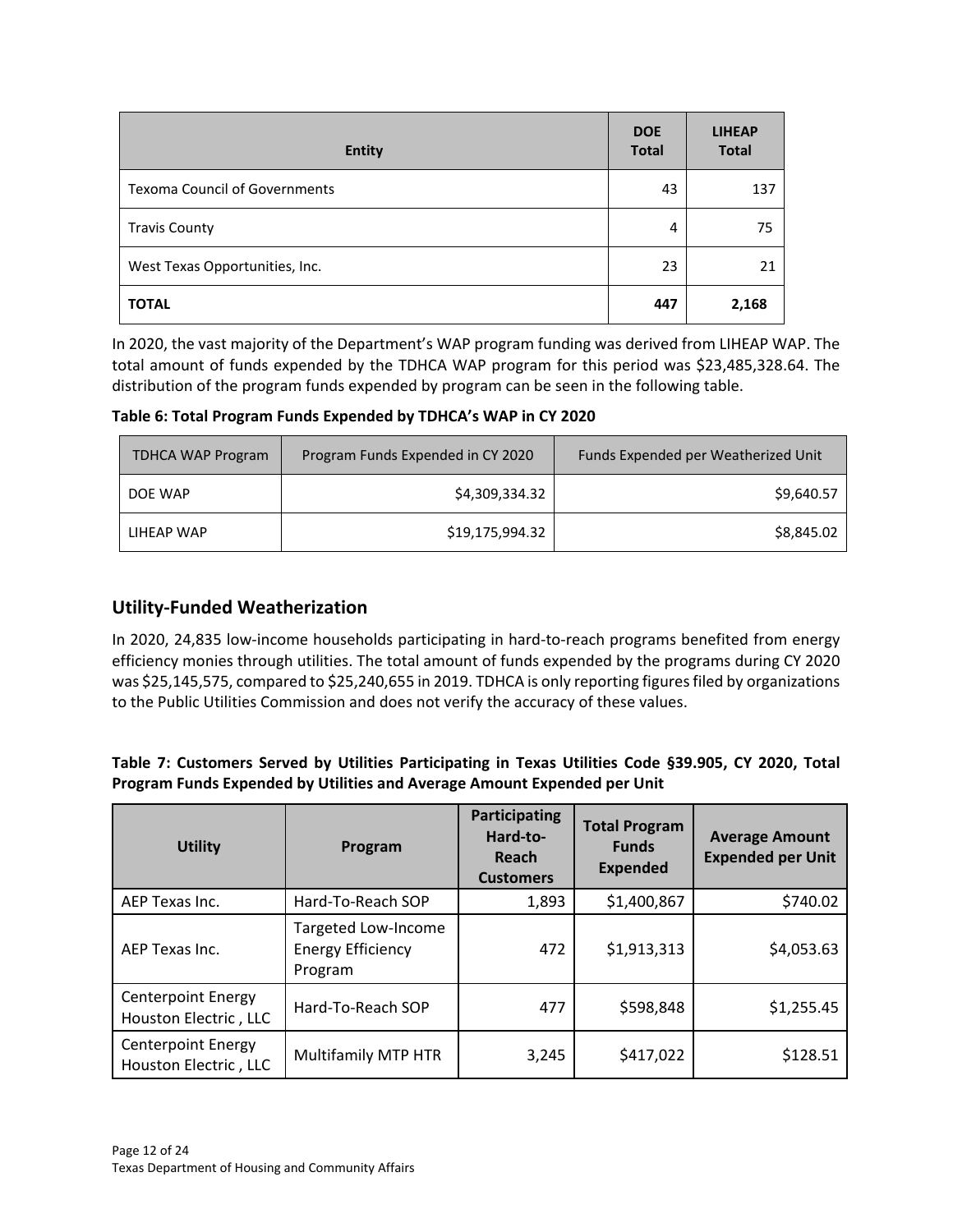| <b>Utility</b>                                     | Program                                            | Participating<br>Hard-to-<br>Reach<br><b>Customers</b> | <b>Total Program</b><br><b>Funds</b><br><b>Expended</b> | <b>Average Amount</b><br><b>Expended per Unit</b> |
|----------------------------------------------------|----------------------------------------------------|--------------------------------------------------------|---------------------------------------------------------|---------------------------------------------------|
| <b>Centerpoint Energy</b><br>Houston Electric, LLC | Targeted Low-Income<br>MTP (Agencies in<br>Action) | 1,708                                                  | \$4,065,878                                             | \$2,380.49                                        |
| El Paso Electric<br>Company                        | Hard-To-Reach<br><b>Solutions MTP</b>              | 1,215                                                  | \$664,708                                               | \$547.08                                          |
| Entergy Texas, Inc.                                | Hard-To-Reach SOP                                  | 2,912                                                  | \$1,036,640                                             | \$355.99                                          |
| <b>Oncor Electric</b><br>Delivery Company LLC      | Hard-To-Reach SOP                                  | 9,258                                                  | \$6,949,748                                             | \$750.67                                          |
| <b>Oncor Electric</b><br>Delivery Company LLC      | Targeted Low-Income<br>SOP                         | 1,250                                                  | \$5,321,890                                             | \$4,257.51                                        |
| Southwestern Electric<br>Power Company             | Hard-To-Reach SOP                                  | 576                                                    | \$828,028                                               | \$1,437.55                                        |
| Southwestern Public<br>Service Company             | Hard-To-Reach SOP                                  | 831                                                    | \$526,200                                               | \$633.21                                          |
| Southwestern Public<br>Service Company             | Low-Income<br>Weatherization                       | 315                                                    | \$461,005                                               | \$1,463.51                                        |
| Texas-New Mexico<br>Power Company                  | Hard-To-Reach SOP                                  | 456                                                    | \$466,421                                               | \$1,022.85                                        |
| <b>Texas-New Mexico</b><br>Power Company           | Low-Income<br>Weatherization                       | 227                                                    | \$495,007                                               | \$2,180.65                                        |
| <b>Total</b>                                       |                                                    | 24,835                                                 | \$25,145,575                                            | \$988.39                                          |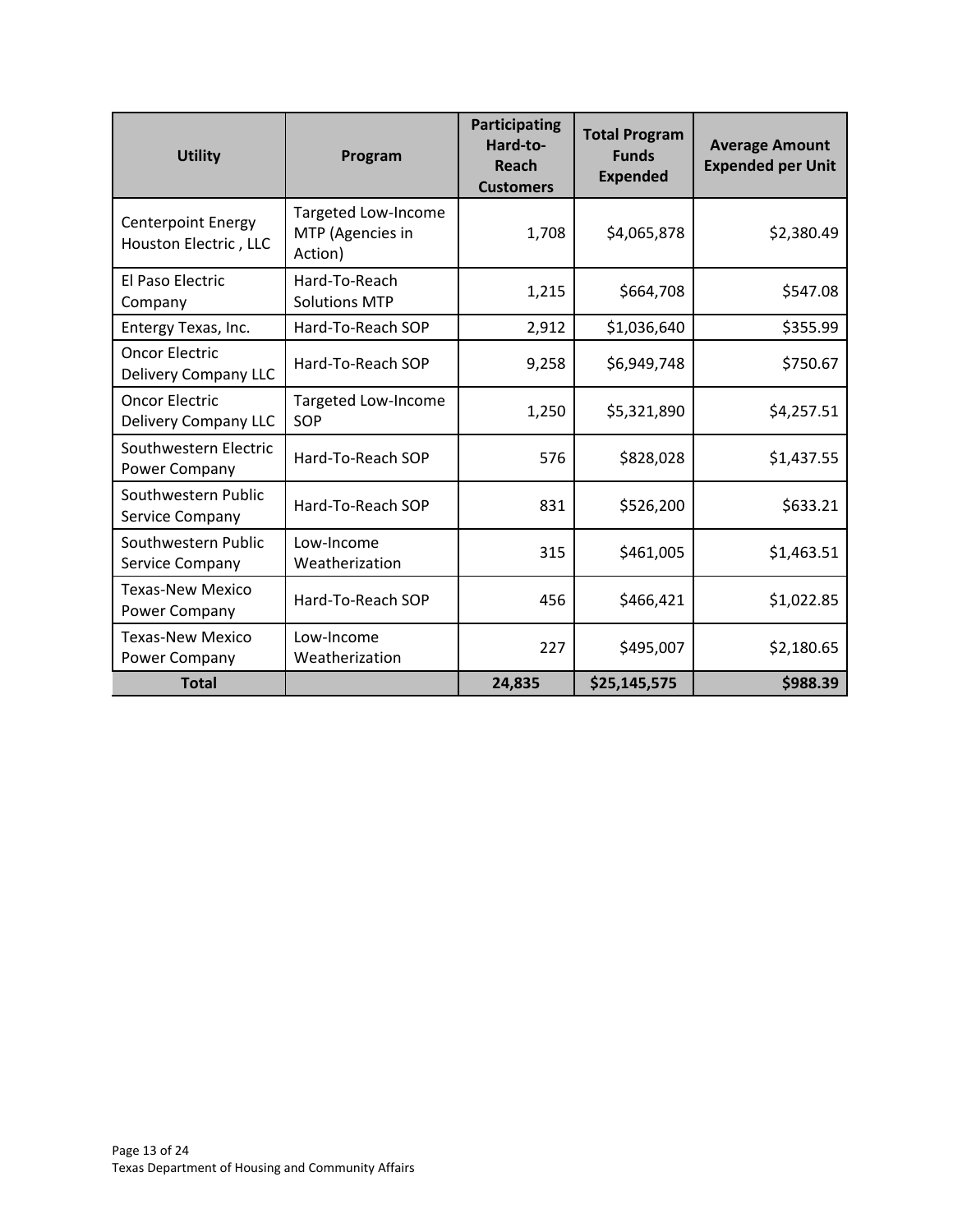# <span id="page-13-0"></span>**SECTION IV: ENERGY SAVED**

## **Federally-Funded Weatherization**

According to the DOE, the average annual energy saved is 29.3 MBTUs (million British thermal unit) per dwelling unit weatherized. TDHCA used the applicable conversion rate of 293.1 to convert the MBTUs to kilowatt-hours. For an estimate of energy saved, TDHCA used the following formula:

[Total Units] x 29.3 x 293.1

Energy savings were calculated by multiplying the number of dwelling units weatherized by the DOE algorithm for average annual energy saved through weatherization per dwelling.<sup>[3](#page-13-1)</sup>

To calculate money saved, TDHCA multiplied the total kilowatt-hours saved by the DOE average retail residential electric rate per kilowatt-hour, which is \$0.1171 per kWh for Texas in 2020.<sup>[4](#page-13-2)</sup> TDHCA used the following formula:

[Energy Saved] x [average electric rate price (per kWh)].

| <b>Entity</b>                                    | <b>Total</b><br><b>Units</b> | <b>Energy Saved (kWhs)</b> | Money Saved (\$) |
|--------------------------------------------------|------------------------------|----------------------------|------------------|
| Alamo Area Council of Governments                | 244                          | 2,095,430.52               | \$245,374.91     |
| <b>Baker Ripley</b>                              | 338                          | 2,902,686.54               | \$341,355.94     |
| Big Bend Community Action Committee,<br>Inc.     | 12                           | 103,053.96                 | \$12,119.15      |
| Brazos Valley Community Action Agency,<br>Inc.   | 58                           | 498,094.14                 | \$58,575.87      |
| City of Fort Worth                               | 178                          | 1,528,633.74               | \$179,767.33     |
| Combined Community Action, Inc.                  | 71                           | 609,735.93                 | \$71,704.95      |
| Community Action Committee of Victoria,<br>Texas | 39                           | 334,925.37                 | \$39,387.22      |
| Community Action Corporation of South<br>Texas   | 337                          | 2,894,098.71               | \$340,346.01     |

#### **Table 8: Estimated Energy Saved through TDHCA's WAP, CY 2020**

<span id="page-13-2"></span><sup>4</sup> This rate is available at [http://www.eia.gov/electricity/data/state/avgprice\\_annual.xlsx](http://www.eia.gov/electricity/data/state/avgprice_annual.xlsx) .

 $\overline{a}$ 

<span id="page-13-1"></span> $3$  This calculation is taken from "Weatherization Works- Summary of Findings from the Retrospective Evaluation of the U.S. Department of Energy's Weatherization Assistance Program" prepared by Oak Ridge National Laboratory. Document Number: 0RNL/TM-2014/338, page 12. <https://www.energy.gov/sites/prod/files/2015/09/f26/weatherization-works-retrospective-evaluation.pdf>.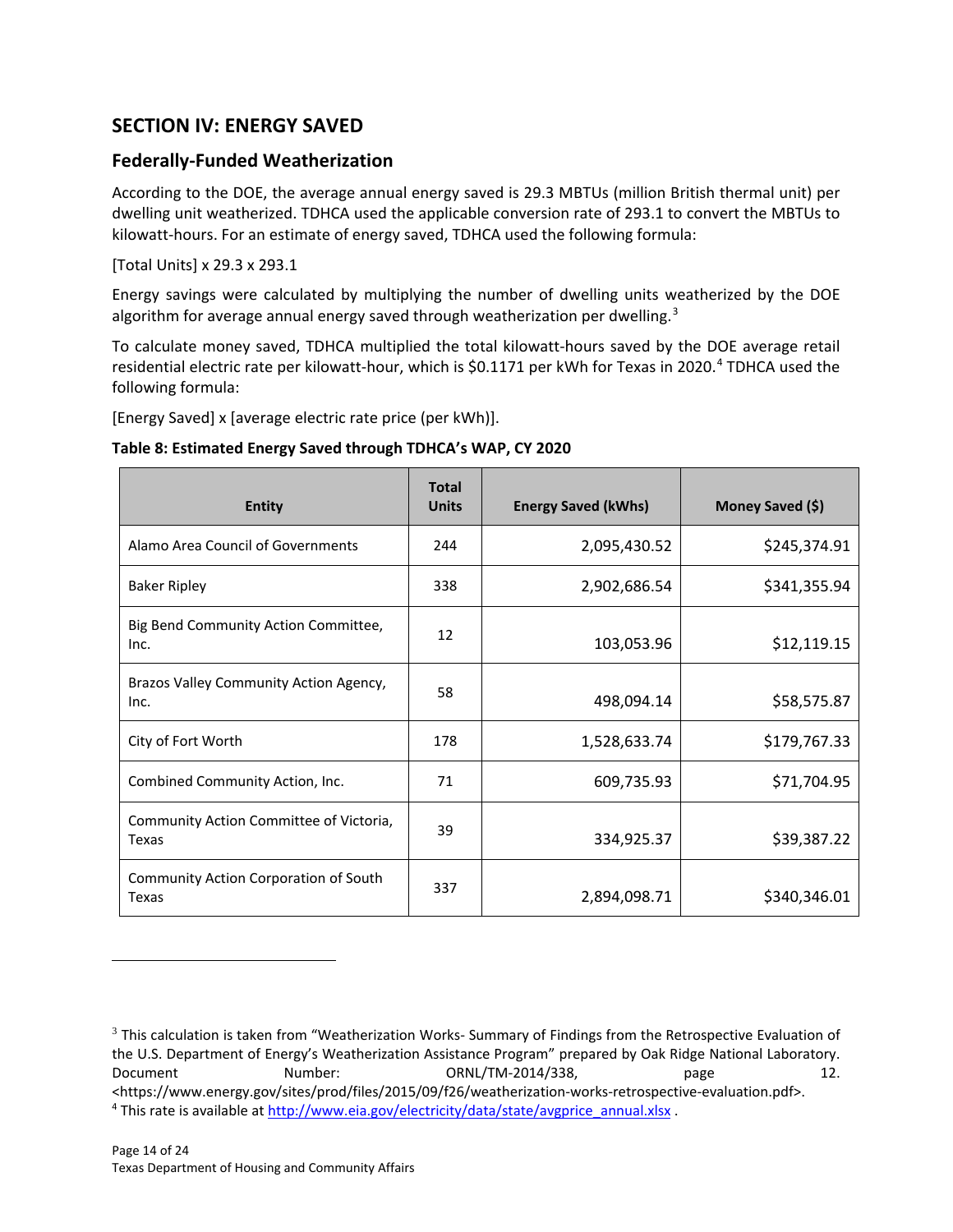| <b>Entity</b>                                                   | <b>Total</b><br><b>Units</b> | <b>Energy Saved (kWhs)</b> | Money Saved (\$) |
|-----------------------------------------------------------------|------------------------------|----------------------------|------------------|
| Community Council of South Central<br>Texas, Inc.               | 73                           | 626,911.59                 | \$73,724.80      |
| Concho Valley Community Action Agency                           | 37                           | 317,749.71                 | \$37,367.37      |
| Dallas County Department of Health and<br><b>Human Services</b> | 227                          | 1,949,437.41               | \$229,253.84     |
| Economic Opportunities Advancement<br>Corporation of PR XI      | 72                           | 618,323.76                 | \$72,714.87      |
| El Paso Community Action Program,<br>Project Bravo, Inc.        | 94                           | 807,256.02                 | \$94,933.31      |
| <b>Greater East Texas Community Action</b><br>Program (GETCAP)  | 252                          | 2,164,133.16               | \$254,502.06     |
| Hill Country Community Action<br>Association, Inc.              | 75                           | 644,087.25                 | \$75,744.66      |
| Nueces County Community Action Agency                           | 32                           | 274,810.56                 | \$32,317.72      |
| <b>Panhandle Community Services</b>                             | 44                           | 377,864.52                 | \$44,436.87      |
| Rolling Plains Management Corporation                           | 91                           | 781,492.53                 | \$91,903.52      |
| South Plains Community Action<br>Association, Inc.              | 38                           | 326,337.54                 | \$38,377.29      |
| <b>Texoma Council of Governments</b>                            | 180                          | 1,545,809.40               | \$181,787.19     |
| <b>Travis County</b>                                            | 79                           | 678,438.57                 | \$79,784.38      |
| West Texas Opportunities, Inc.                                  | 44                           | 377,864.52                 | \$44,436.87      |
| <b>TOTAL</b>                                                    | 2,615                        | 22,457,175.45              | \$2,639,916.12   |

## **Utility-Funded Weatherization**

In the 2020 energy efficiency plan and reports filed with the PUCT, each utility that participates in Texas Utilities Code §39.905 reports on kWh saved through their programs for 2020. The total amount saved was 54,079,798 kWh in 2020, compared to 53,790,423 kWh in 2019.

The total money saved for low-income households served through utility-funded weatherization was estimated to be \$6,359,784 in 2020, as compared to \$6,325,754 in 2019. The formula used to estimate the money saved for federally-funded programs is the same formula used to calculate the money saved for utility customers.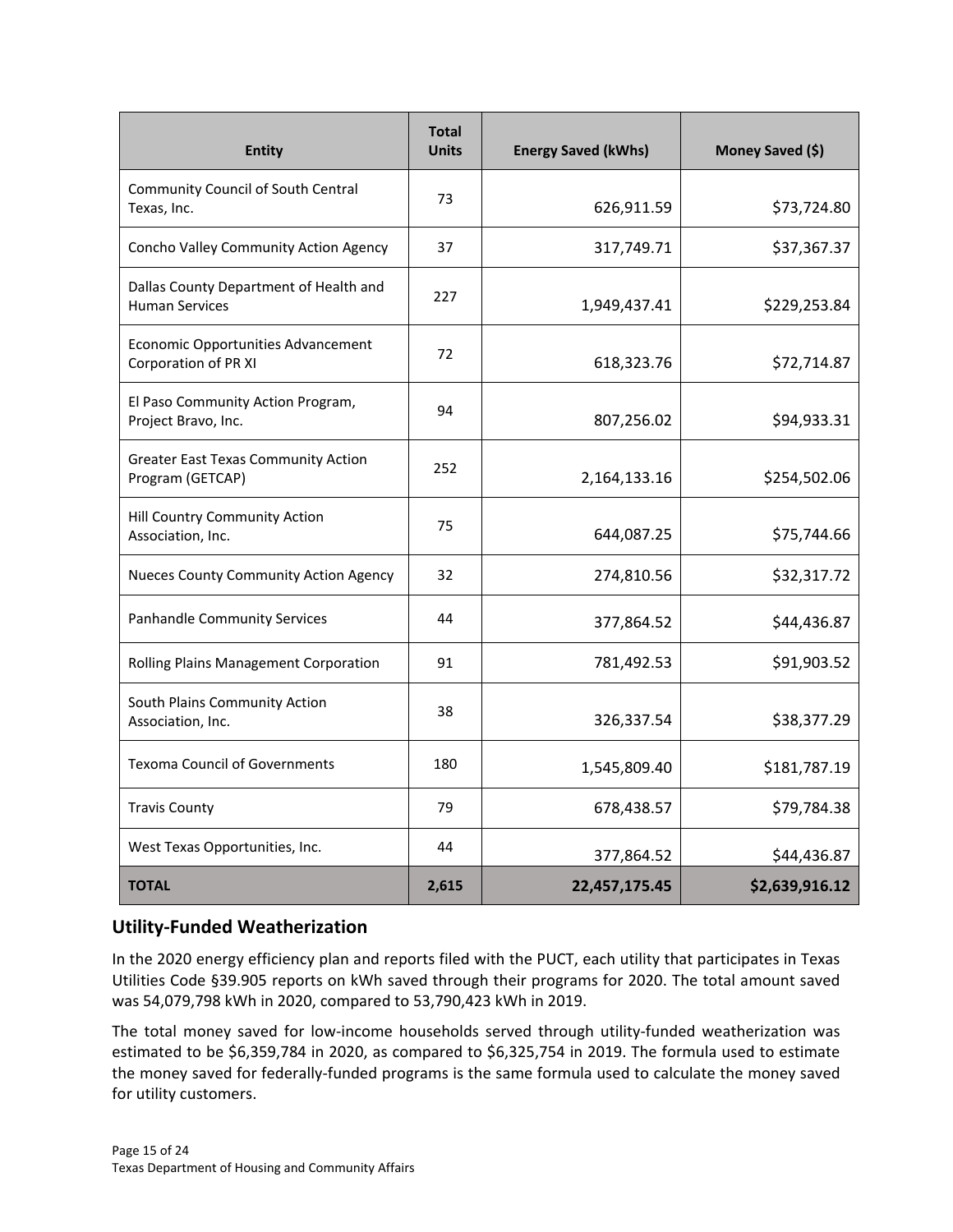**Table 9: Estimated Energy Savings and Customer Savings by Utilities Participating in Texas Utilities Code §39.905, CY 2020**

| <b>Utility</b>                                     | Program                                                 | kWh Saved (Reported<br>& Verified) | Energy Cost Saved (\$) |
|----------------------------------------------------|---------------------------------------------------------|------------------------------------|------------------------|
| AEP Texas Inc.                                     | Hard-To-Reach SOP                                       | 4,986,366                          | \$586,396.64           |
| AEP Texas Inc.                                     | Targeted Low-Income<br><b>Energy Efficiency Program</b> | 1,604,665                          | \$188,708.60           |
| <b>Centerpoint Energy</b><br>Houston Electric, LLC | Hard-To-Reach SOP                                       | 1,022,189                          | \$120,209.37           |
| <b>Centerpoint Energy</b><br>Houston Electric, LLC | Multifamily MTP HTR                                     | 990,290                            | \$116,458.14           |
| <b>Centerpoint Energy</b><br>Houston Electric, LLC | Targeted Low-Income MTP<br>(Agencies in Action)         | 7,774,579                          | \$914,290.47           |
| El Paso Electric<br>Company                        | <b>Hard-To-Reach Solutions</b><br><b>MTP</b>            | 1,302,829                          | \$153,212.69           |
| Entergy Texas, Inc.                                | Hard-To-Reach SOP                                       | 2,692,904                          | \$316,685.51           |
| <b>Oncor Electric Delivery</b><br>Company LLC      | Hard-To-Reach SOP                                       | 20,952,752                         | \$2,464,043.64         |
| <b>Oncor Electric Delivery</b><br>Company LLC      | Targeted Low-Income SOP                                 | 6,756,162                          | \$794,524.65           |
| Southwestern Electric<br>Power Company             | Hard-To-Reach SOP                                       | 2,033,741                          | \$239,167.94           |
| Southwestern Public<br>Service Company             | Hard-To-Reach SOP                                       | 1,501,333                          | \$176,556.76           |
| Southwestern Public<br>Service Company             | Low-Income Weatherization                               | 805,886                            | \$94,772.19            |
| <b>Texas-New Mexico</b><br>Power Company           | Hard-To-Reach SOP                                       | 1,112,985                          | \$130,887.04           |
| <b>Texas-New Mexico</b><br>Power Company           | Low-Income Weatherization                               | 543,117                            | \$63,870.56            |
| AEP Texas Inc.                                     | Hard-To-Reach SOP                                       | 4,986,366                          | \$586,396.64           |
| AEP Texas Inc.                                     | Targeted Low-Income<br><b>Energy Efficiency Program</b> | 1,604,665                          | \$188,708.60           |
| <b>Total</b>                                       |                                                         | 54,079,798                         | \$6,359,784            |

In the 2020 energy efficiency plan and reports filed with the PUCT, each utility that participates in Texas Utilities Code §39.905 reports on overall peak electricity demand reduction for all energy efficiency programs offered by the utility. Peak electricity demand reduction indicates reduction in demand on the utility's system at the times of the utility's summer peak period or winter peak period. The following is the estimated peak demand savings for hard to reach programs.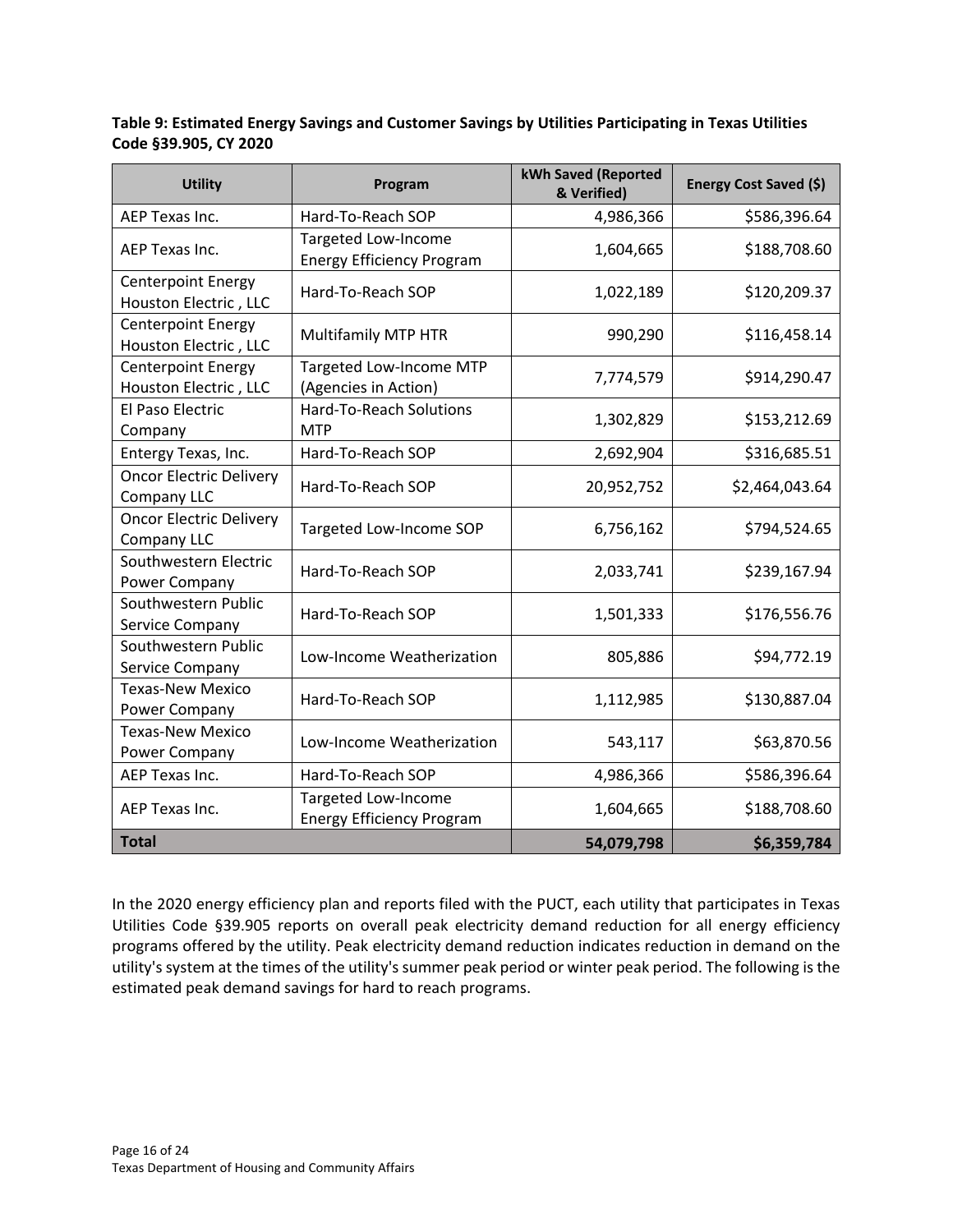**Table 10: Estimated Peak Electricity Demand Reduction by Utilities Participating in Texas Utilities Code §39.905, CY 2020**

| Utility                                | <b>Peak Demand Savings -</b><br><b>Hard to Reach</b><br>Programs* (MW) |
|----------------------------------------|------------------------------------------------------------------------|
| AEP Texas Inc.                         | 3.90                                                                   |
| <b>CenterPoint Energy</b>              | 5.85                                                                   |
| El Paso Electric Company               | 0.96                                                                   |
| Entergy Texas, Inc.                    | 1.77                                                                   |
| <b>Oncor Electric Delivery Company</b> | 18.26                                                                  |
| Southwestern Electric Power Company    | 1.31                                                                   |
| Southwestern Public Service Company    | 0.98                                                                   |
| Texas - New Mexico Power Company       | 1.08                                                                   |
| <b>Total</b>                           |                                                                        |

<span id="page-16-0"></span>**\*** The savings figure includes the targeted low-income program (weatherization), if applicable, Multifamily MTP, and the hard-to-reach standard offer program (SOP).

# **SECTION V: JOBS AND JOB YEARS CREATED**

## **Federally-Funded Weatherization**

The data for job creation was collected during the ARRA (American Recovery and Reinvestment Act of 2009) funding period for federal reporting requirements; however, the data is no longer collected through federal reporting requirements.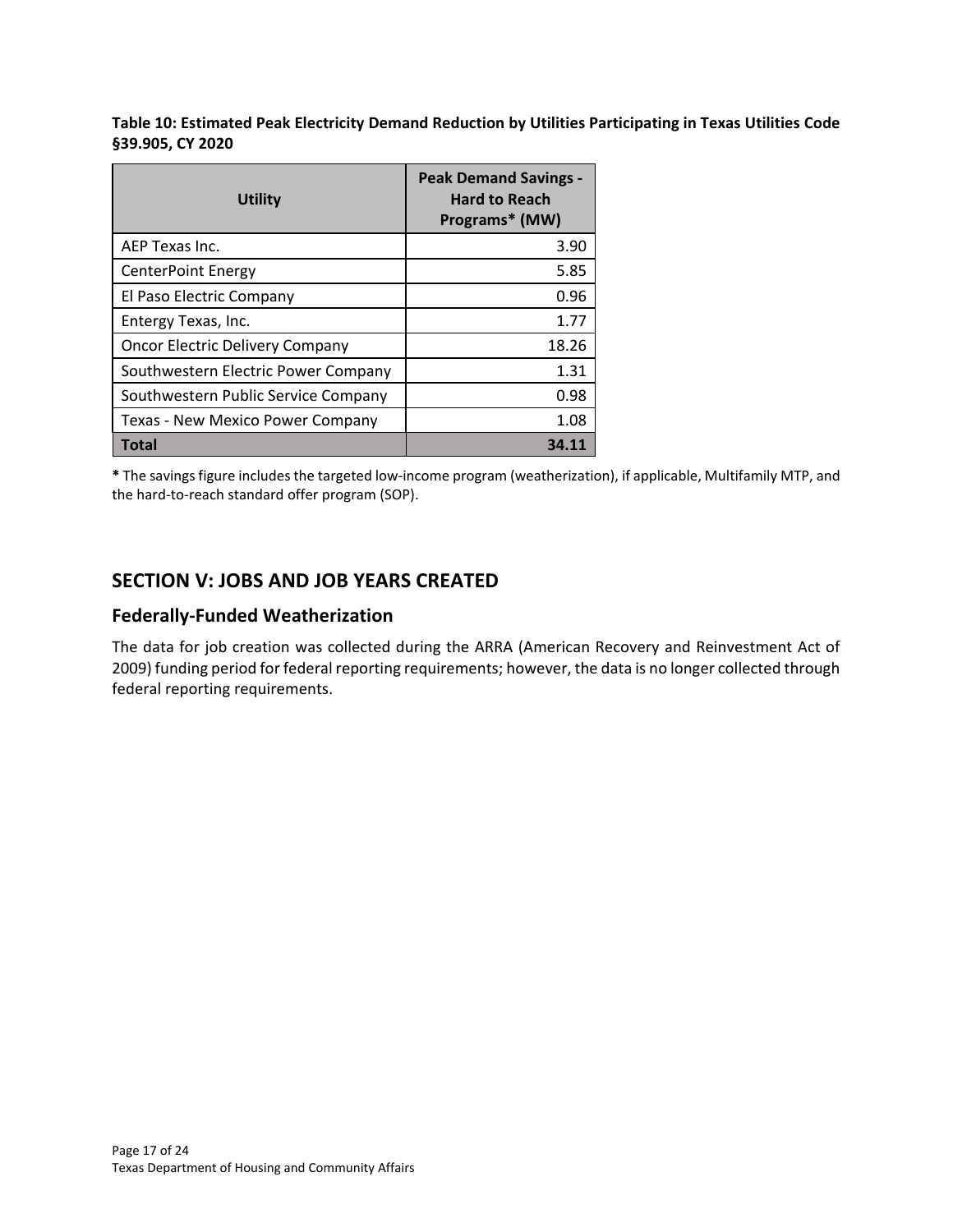# <span id="page-17-0"></span>**APPENDIX A: HARD-TO-REACH WEATHERIZATION PROGRAMS**

The following is a list of Hard-To-Reach Programs offered by the utility companies in Texas under Texas Utilities Code §39.905. The text is taken verbatim from each individual energy efficiency plan and report files, describing their weatherization activities.

# **AEP Texas Inc.**

## **Hard-to-Reach Standard Offer Program (HTR SOP)**

The HTR SOP targets residential customers with total annual household incomes at or below 200% of current federal poverty guidelines. Incentives are paid to project sponsors for eligible measures installed in retrofit applications that result in verifiable demand and energy savings.

Project comprehensiveness is encouraged and customer education materials regarding energy conservation behavior are distributed by project sponsors.

## **Targeted Low-Income Energy Efficiency Program (TLIP)**

The TLIP is designed to cost-effectively reduce the energy consumption and energy costs for low-income residential customers in central division service territory. Weatherization service providers install eligible weatherization and energy efficiency measures in qualified households that meet the Department of Energy (DOE) income-eligibility guidelines of at or below 200% of the federal poverty guidelines. A Savingsto-Investment Ratio of 1.0 or higher is required of each serviced dwelling unit.

## **CenterPoint**

## **Hard-To-Reach Standard Offer Program (HTR SOP)**

#### *Program Design*

Incentives are paid to project sponsors for qualifying measures installed in retrofit applications which provide verifiable demand and energy savings to customers whose annual total household income is less than 200% of current federal poverty guidelines. Qualifying energy efficiency measures include but are not limited to; air conditioning, duct sealing, weatherization, ceiling insulation, water saving measures, and ENERGY STAR® windows.

#### *Implementation Process*

Any registered project sponsor may submit an application for a project meeting the minimum requirements. Program information is provided on CenterPoint Houston's website.

#### *Outreach and Research Activities*

- Maintains internet website with detailed project eligibility, end-use measures, incentive structure, procedures and application forms;
- Conducts workshops as necessary to explain elements such as responsibilities of the project sponsor, project requirements, incentive information, and the application and reporting process.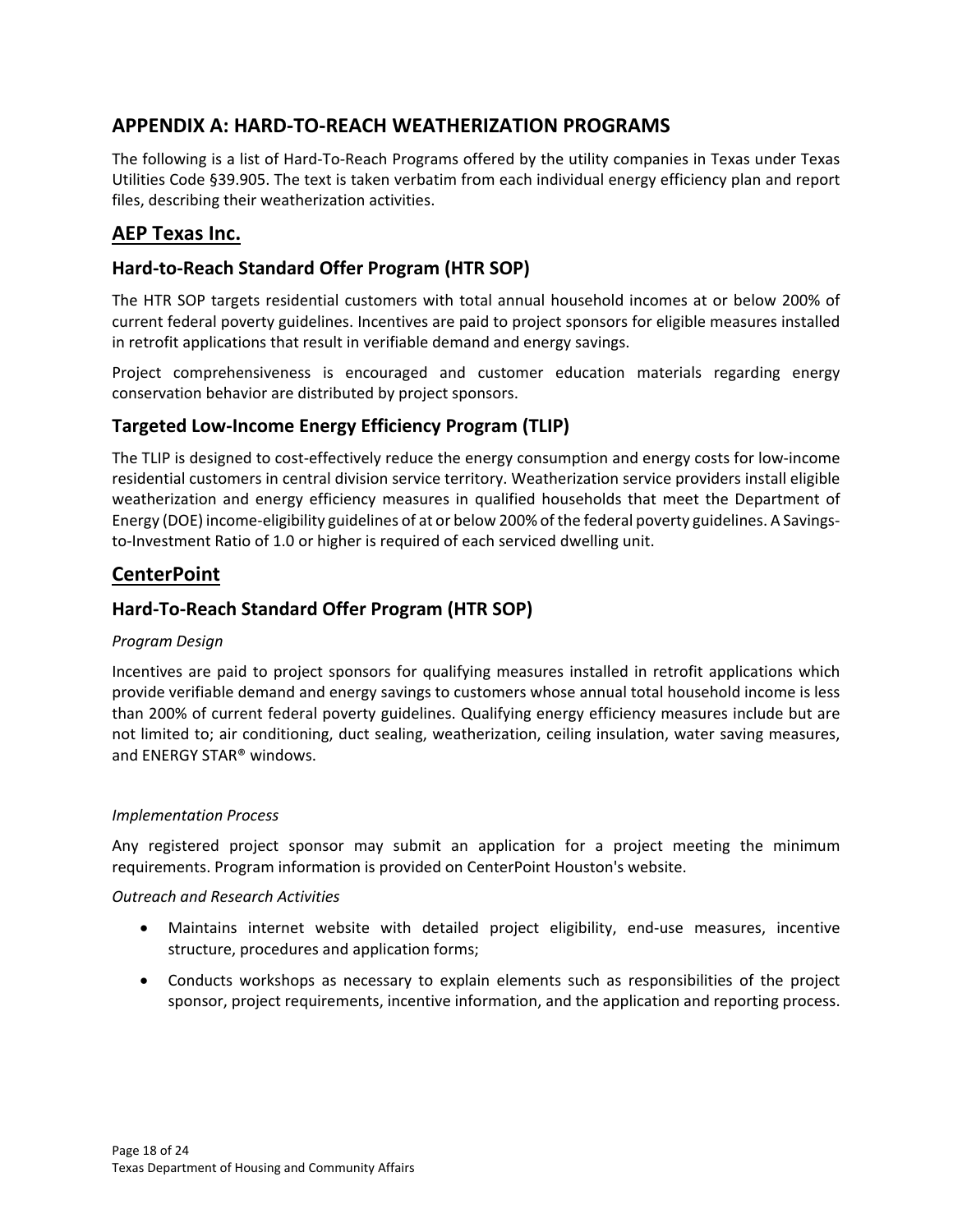#### **Multi-Family MTP**

#### *Program Design*

The Multi-family HTR MTP encompasses three programs: Multifamily Water and Space Heating, Multifamily New Construction MTP, and Direct Install programs. Multi-family Space and Water Heating promotes the installation of energy efficient non-electric water heating in multi-family housing developments. Multi-family New Construction MTP incentivizes energy efficiency in new multi-family buildings. The Multi-family Direct Install Program offers property Owners and managers a free visual audit of existing units to see if the property is eligible for energy, efficient direct install measures, which may include CFLs and water saving measures and is only available to customers whose annual total household income is less than 200% of current federal poverty guidelines. If eligible, these measures will be installed at no cost and include an educational component.

#### *Implementation Process*

The Multi-family HTR and Multi- Family MTP programs are implemented by a 3rd party program implementer (Frontier Energy).

#### *Outreach and Research Activities*

- Contracts with a third-party program implementer to implement outreach and planning
- Provides point of purchase materials including yard signs, marketing kits, and brochures to participating developers and property managers

## **Targeted Low-Income MTP (Agencies in Action)**

#### *Program Design*

The Targeted Low-Income MTP facilitates the installation of energy efficiency upgrades for low-income residential customers in single family or multi-family homes. Local non-profit organizations and energy service companies provide comprehensive, whole-house retrofits that maximize electricity savings to homes with an SIR greater than 1 by installing attic insulation, solar screens, lighting retrofits, water saving measures, ENERGY STAR® room air conditioners, central air conditioning systems, ENERGY STAR® refrigerators, duct efficiency improvement and air infiltration control for participants that have an annual household income of less than 200% of the federal poverty guidelines, and a maximum expenditure of \$7,541 is allowed per home.

#### *Implementation Process*

CenterPoint Houston contracts with a program implementer (Frontier Energy) that has the responsibility of recruiting and overseeing the participating agencies and ESCOs. A NEAT audit and the SIR score determine which projects are selected for renovation.

#### *Outreach and Research Activities*

- Partner with a 3rd party implementer
- Contact non-profit organizations for potential participation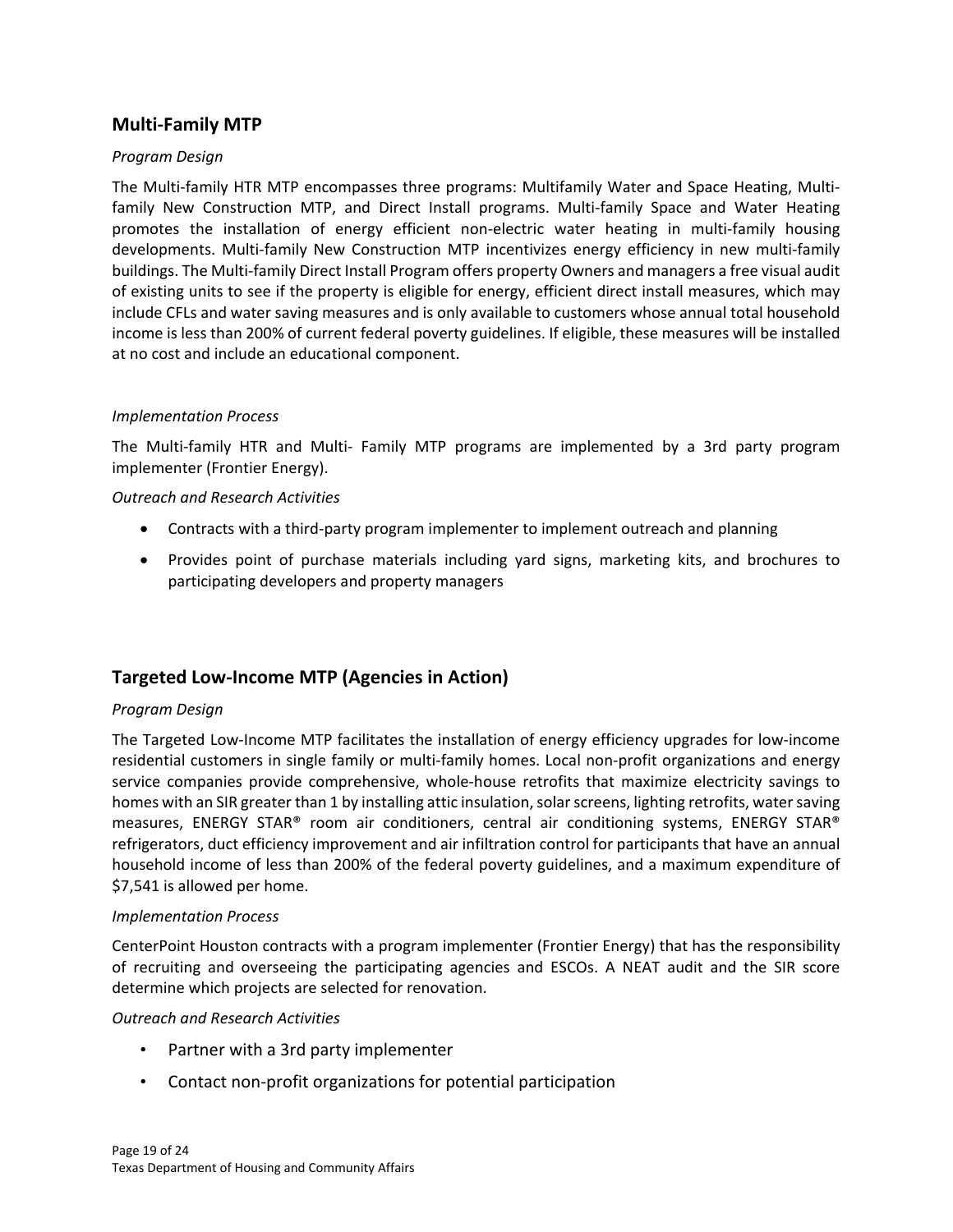# **El Paso Electric Company**

## **Hard-to-Reach Solutions MTP**

The Hard-to-Reach Solutions MTP offers incentives to low income residential customers for installing eligible energy efficiency measures. This program targets residential customers that are at or below 200% of the Federal Poverty Guidelines. Participating contractors offer the incentives based on the energy savings of the measure and deducts the amount from the customer's final invoice. This program also provides non-cash incentives which include technical assistance, education, and marketing materials. In addition to capturing demand and energy savings, the program's implementer helps participating customers improve their ability to identify and evaluate energy efficiency improvements. EPE plans to continue this program.

## **ENTERGY**

## **Hard To Reach Standard Offer Program (HTR SOP)**

#### *Program Design*

The Hard-To-Reach SOP (HTR SOP) targets low-income customers who receive service from ETI with an income at or below 200% of the federal poverty level. Participating Project Sponsors receive incentive payments for installing eligible measures in retrofit fashion that provide verifiable demand and energy savings. For 2021, ETI will continue to provide incentives to Project Sponsors for installing LED lighting in addition to previously employed measures. The incentives will be offered at the standard incentive rate to encourage the implementation of this measure. In 2021, the HTR SOP will also deploy an A/C Tune Up program and give contracts to project sponsors that have access to licensed HVAC contractors.

#### *Implementation Process*

ETI will continue implementing its HTR SOP such that any eligible Project Sponsor may submit an application for a project meeting the minimum program requirements. The program information on ETI's HTR SOP website is updated frequently with participating Project Sponsor information and the incentives available for installing eligible measures. In 2021 ETI will select nine Project Sponsors to participate in the HTR SOP in order to allow for the appropriate administrative control and visibility of Project Sponsors. By limiting the number of Project Sponsors allowed to participate in the program, ETI believes that there will be sufficient funds available to keep Project Sponsors working in ETI's service territory throughout the entire year and that program funding will not be exhausted by mid-year.

#### *Outreach Activities*

To market the availability of this program, ETI:

- Utilizes mass email notifications to keep potential project sponsors interested and informed;
- Maintains website with detailed project eligibility, end-use measures, incentives, procedures, and application forms;
- Attends appropriate industry-related meetings to generate awareness and interest;
- Conducts workshops as necessary to explain elements such as responsibilities of the project sponsor, project requirements, incentive information, and the application and reporting process; and
- Promotes awareness of its energy efficiency programs by rolling out new program promotions through its website, social media, email blasts, radio promotions, and print media.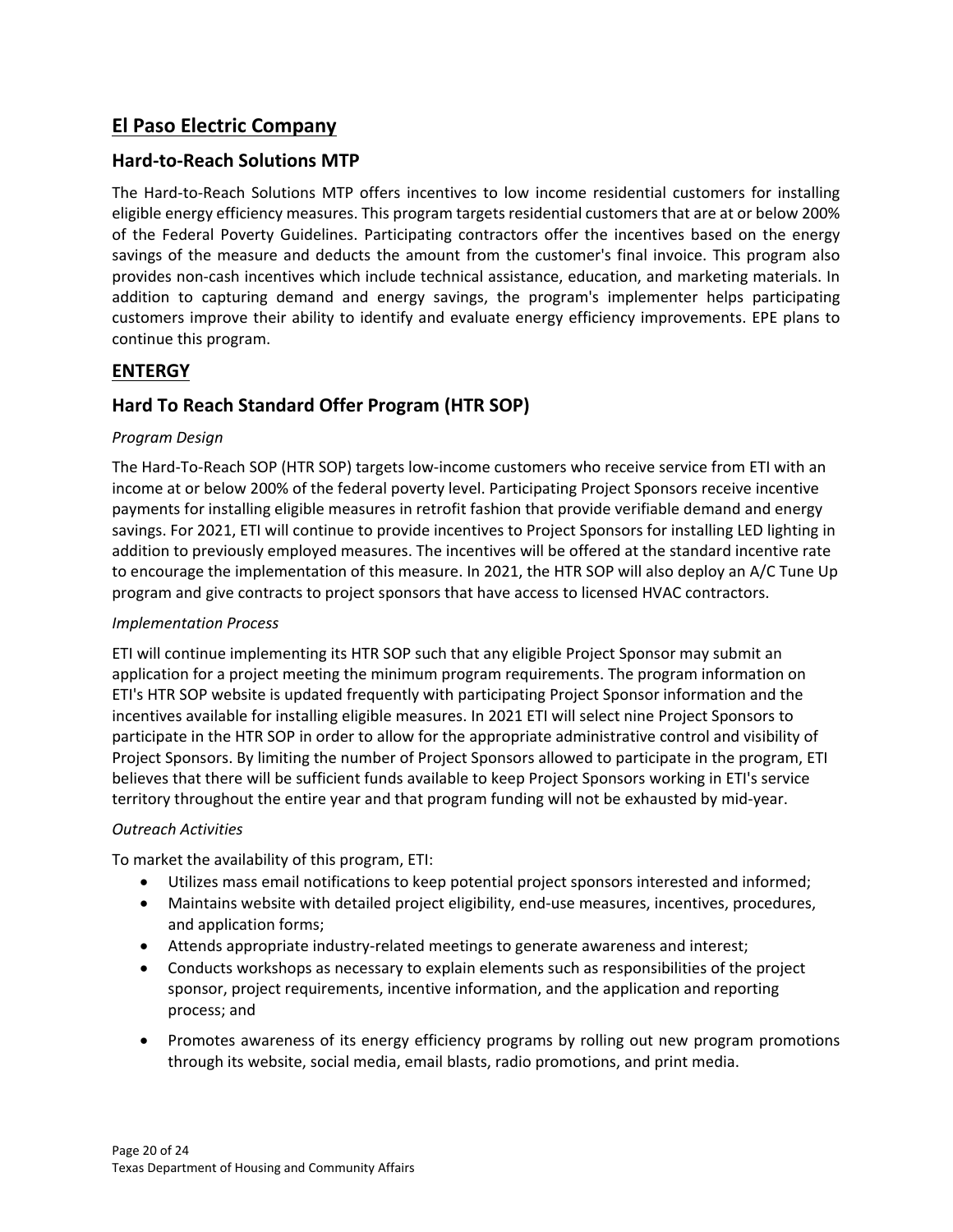# **ONCOR ELECTRIC DELIVERY COMPANY LLC**

# **Hard-to-Reach Standard Offer Program (HTR SOP)**

The HTR SOP targets residences with household incomes at or below 200% of the federal poverty guidelines. This program is designed to achieve energy and demand savings with the installation of a wide range of energy-efficiency measures. Energy Efficiency Service Providers implement energy saving projects in homes located in Oncor's service area. Incentives are paid to these Energy Efficiency Service Providers to help offset the cost of these energy efficiency measures. The most common measures, such as insulation and caulking/weather-stripping are installed at low or no cost to the customer. Energy Efficiency Service Providers must test for air leakage before and after installation when installing caulking/weather-stripping measures. Oncor provides the incentive directly to the Service Provider. Qualifying measures are similar to those described above for the HEE SOP, as well as water-saving devices. Also included is the replacement of existing HVAC units using early replacement in multifamily apartment complexes with high efficiency heat pumps. The same income qualifications (household incomes at or below 200% of current federal poverty level guidelines) apply to this new program option. The 2021 budget for this program is \$7,554,350 with targeted impacts of 14,021 kW and 20,631,773 kWh.

# **Targeted Weatherization Low-Income SOP**

For the 2019 Program year, Oncor is implementing the Targeted Low-Income Weatherization Program to comply with the Public Utility Regulatory Act (PURA) §39.905(f) which states, "Unless funding is provided under §39.903, each unbundled transmission and distribution utility shall include in its energy efficiency plan a targeted low-income energy efficiency program as described by Section 39.903(f)(2), and the savings achieved by the program shall count toward the transmission and distribution utility's energy efficiency goal. The commission shall determine the appropriate level of funding to be allocated to both targeted and standard offer low-income energy efficiency programs in each unbundled transmission and distribution utility service area. The level of funding for low-income energy efficiency programs shall be provided from money approved by the commission for the transmission and distribution utility's energy efficiency programs. The commission shall ensure that annual expenditures for the targeted low-income energy efficiency programs of each unbundled transmission and distribution utility are not less than 10 percent of the transmission and distribution utility's energy efficiency budget for the year. A targeted low-income energy efficiency program must comply with the same audit requirements that apply to federal weatherization subrecipients." Section 39.903(f)(2) states that targeted energy efficiency programs are to be administered by the Texas Department of Housing and Community Affairs (TDHCA) in coordination with existing weatherization programs.

16 TAC §25.181(r) states, "Unless funding is provided under PURA §39.903, each unbundled transmission and distribution utility shall include in its energy efficiency plan a targeted low-income energy efficiency program as described by PURA §39.903(f)(2). A utility in an area in which customer choice is not offered may include in its energy efficiency plan a targeted low income energy efficiency program that utilizes the cost-effectiveness methodology provided in paragraph (2) of this subsection. Savings achieved by the program shall count toward the utility's energy efficiency goal.

- (1) Each utility shall ensure that annual expenditures for the targeted low-income energy efficiency program are not less than 10% of the utility's energy efficiency budget for the program year.
- (2) The utility's targeted low-income program shall incorporate a whole-house assessment that will evaluate all applicable energy efficiency measures for which there are commission approved deemed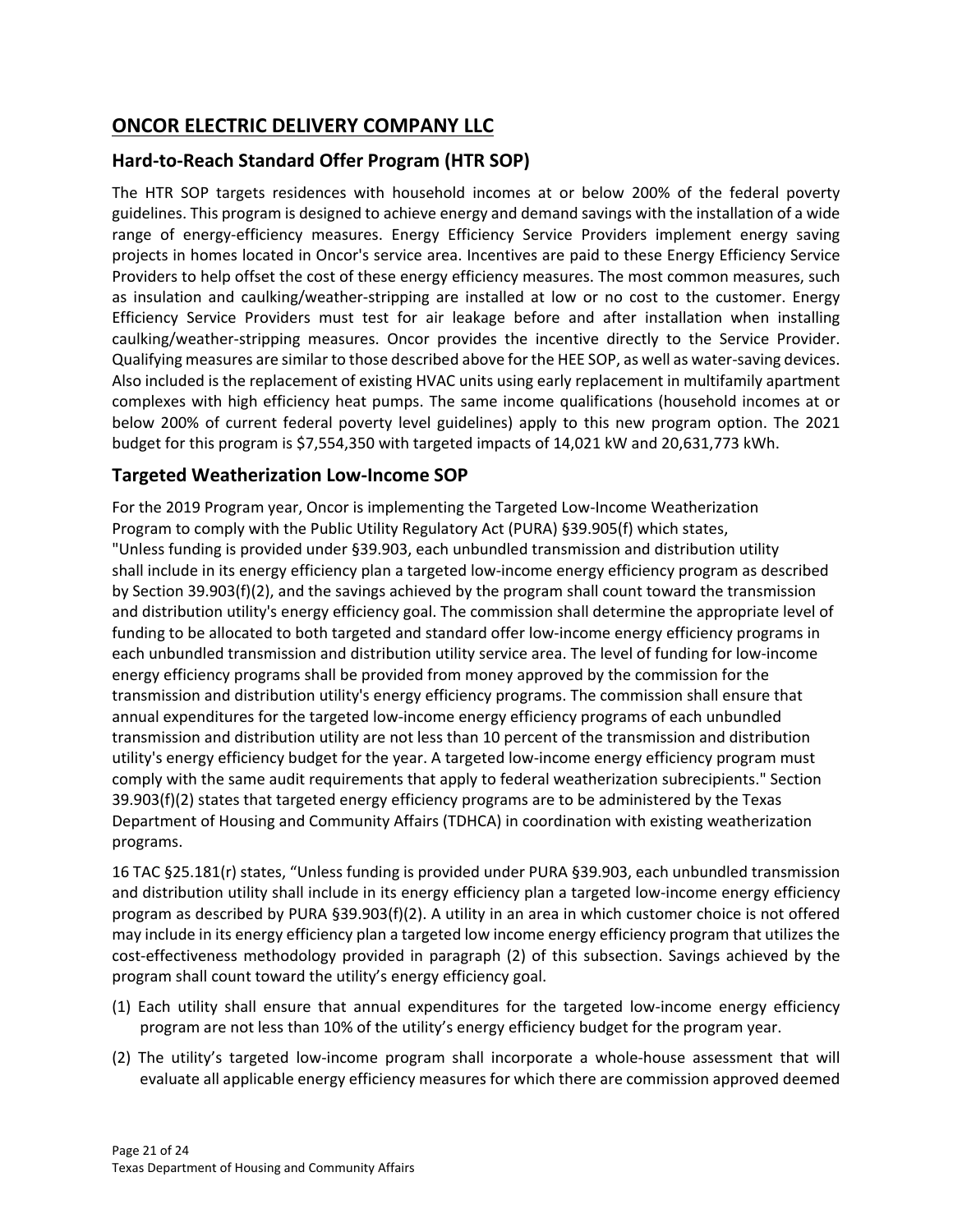savings. The cost-effectiveness of measures eligible to be installed and the overall program shall be evaluated using the Savings-to-Investment (SIR) ratio.

(3) Any funds that are not obligated after July of a program year may be made available for use in the hard-to-reach program."

Oncor is implementing a Program through Texas Association of Community Action Agencies (TACAA) who will provide funds to designated federal Weather Assistance Program (WAP) subrecipient agencies enabling them to provide weatherization services to residential electric distribution customers of Oncor who have household incomes at or below 200% of current federal Poverty Level Guidelines.

TACAA will be entitled to compensation for materials, labor and program support used by the federally funded Subrecipient to install weatherization measures for up to \$6,500 per weatherized Dwelling Unit. TACAA may reimburse the federally funded Subrecipient for program support costs and up to 10% of the invoice amount for administration, which amounts are not part of the 8% program administration fee paid to TACAA. Federally funded Subrecipient program support costs shall be included in the calculation of the \$6,500 per Dwelling Unit cap, but shall not be included in calculating the Whole House SIR. Energy-efficient measures installed include aerators, attic insulation, air infiltration, central air conditioning units, central heat pumps, duct improvement, floor insulation, ENERGY STAR**®** refrigerators and ENERGY STAR**®** windows, showerheads, solar screens, window air conditioning units, wall insulation, water heater jackets and water heater pipe insulation. In 2017, Oncor added EnerChoice as a Program Implementer. EnerChoice uses program incentives to replace existing HVAC units in multifamily apartment complexes with high efficiency heat pumps and earns an administration fee of up to 10% for their services. The same income qualifications (household incomes at or below 200% of current federal poverty level guidelines) apply to this new program option. The 2021 budget for this program is \$5,200,000 with targeted impacts of 2,712 kW and 4,010,302 kWh.

# **Southwestern Electric Power Company**

## **Hard-to-Reach Standard Offer Program (HTR SOP)**

The HTR SOP targets residential customers in existing homes with total annual household incomes at or below 200% of current federal poverty guidelines and who have properly completed a Public Utility.

Commission of Texas (PUCT) approved income verification form, or who have been designated as HTR eligible through another PUCT-approved verification methodology. Incentives are paid to project sponsors for eligible measures installed in retrofit applications that result in verifiable demand and energy savings. Project comprehensiveness is encouraged and customer education regarding energy conservation behavior is provided by materials distributed by project sponsors.

# **Southwestern Public Service Company**

## **Hard-to-Reach Standard Offer Program**

Hard-to-Reach customers are defined by 16 TAC § 25.181(c)(27) as customers with an annual household income at or below 200% of federal poverty guidelines. The Hard-to-Reach SOP provides incentives for the comprehensive retrofit installations of a wide range of measures that reduce demand and save energy. This program is split into two segments, one for single-family residences and one for multi-family residences. Incentives and savings are tracked separately for these segments but are reported together in this EEPR.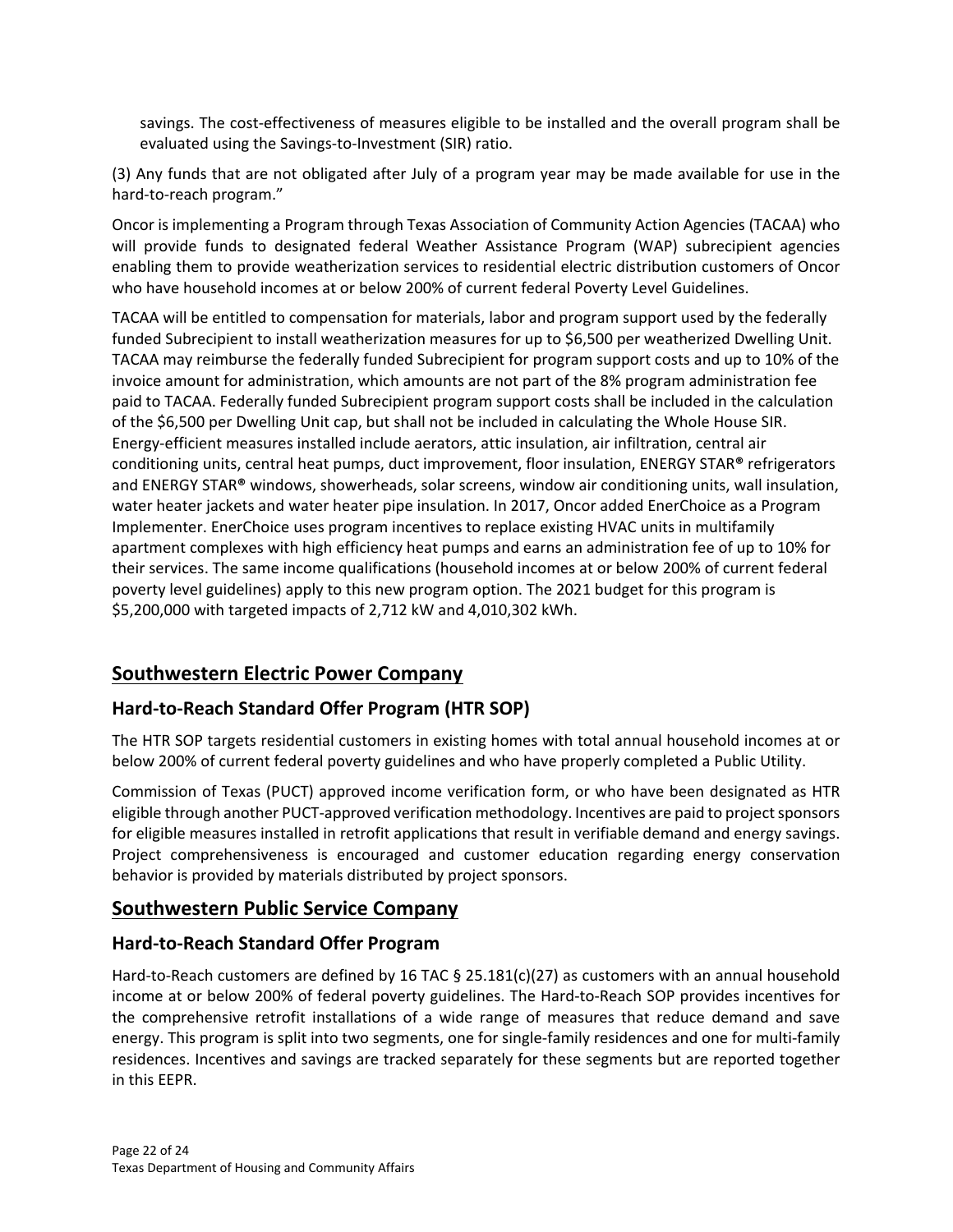## **Low-Income Weatherization Market Transformation Program**

SPS's Low-Income Weatherization program is designed to cost-effectively reduce the energy consumption and energy costs of SPS's low-income customers. Under this program, one or more program implementers contract with not-for-profit community organizations and government agencies to provide weatherization services to SPS residential customers who meet the current Department of Energy income-eligibility guidelines. Implementation of SPS's Low Income Weatherization program provides eligible residential customers appropriate weatherization measures and basic on-site energy education and satisfies the requirements of 16 TAC § 25.181\*).

# **Texas-New Mexico Power Company**

# **Hard-To-Reach Standard Offer Program (HTR SOP)**

#### *Program Design*

The HTR SOP targets low income customers, defined as a household income at or below 200% of the federal poverty guidelines, or who meet certain other qualifications. Incentives are paid to Project Sponsors for certain eligible measures installed in retrofit applications as defined in the Texas TRM.

#### *Implementation Process*

TNMP continues implementation of its HTR SOP, whereby any eligible Project Sponsor may submit an application for a project meeting the minimum requirements. The program information on TNMP's website is updated annually to reflect participating Project Sponsors and the program database reflects incentive amounts that are available.

#### *Outreach Activities*

TNMP markets the availability of its programs in the following manner:

- Utilizes mass electronic mail (e-mail) notifications to keep potential Project Sponsors interested and informed;
- Maintains a website with detailed project eligibility, end-use measures, incentives, procedures and application forms;
- Attends appropriate industry-related meetings to generate awareness and interest;
- Participates in statewide outreach activities, as may be available; and
- Conducts workshops as necessary to explain elements such as responsibilities of the Project Sponsor, project requirements, incentive information, and the application and reporting process.

## **Low Income Weatherization Program**

#### *Program Design*

Each unbundled transmission and distribution utility shall include in its energy efficiency plan a targeted low income energy efficiency program as described by PURA  $\S$  39.903(0(2). The Low Income Weatherization Program targets TNMP's low income residential customers who: a) meet the Department of Energy's income eligibility guidelines, defined as at or below 200% of the federal poverty level; b) are connected to TNMP's electric system; and c) have been qualified through the Service Providers guidelines.